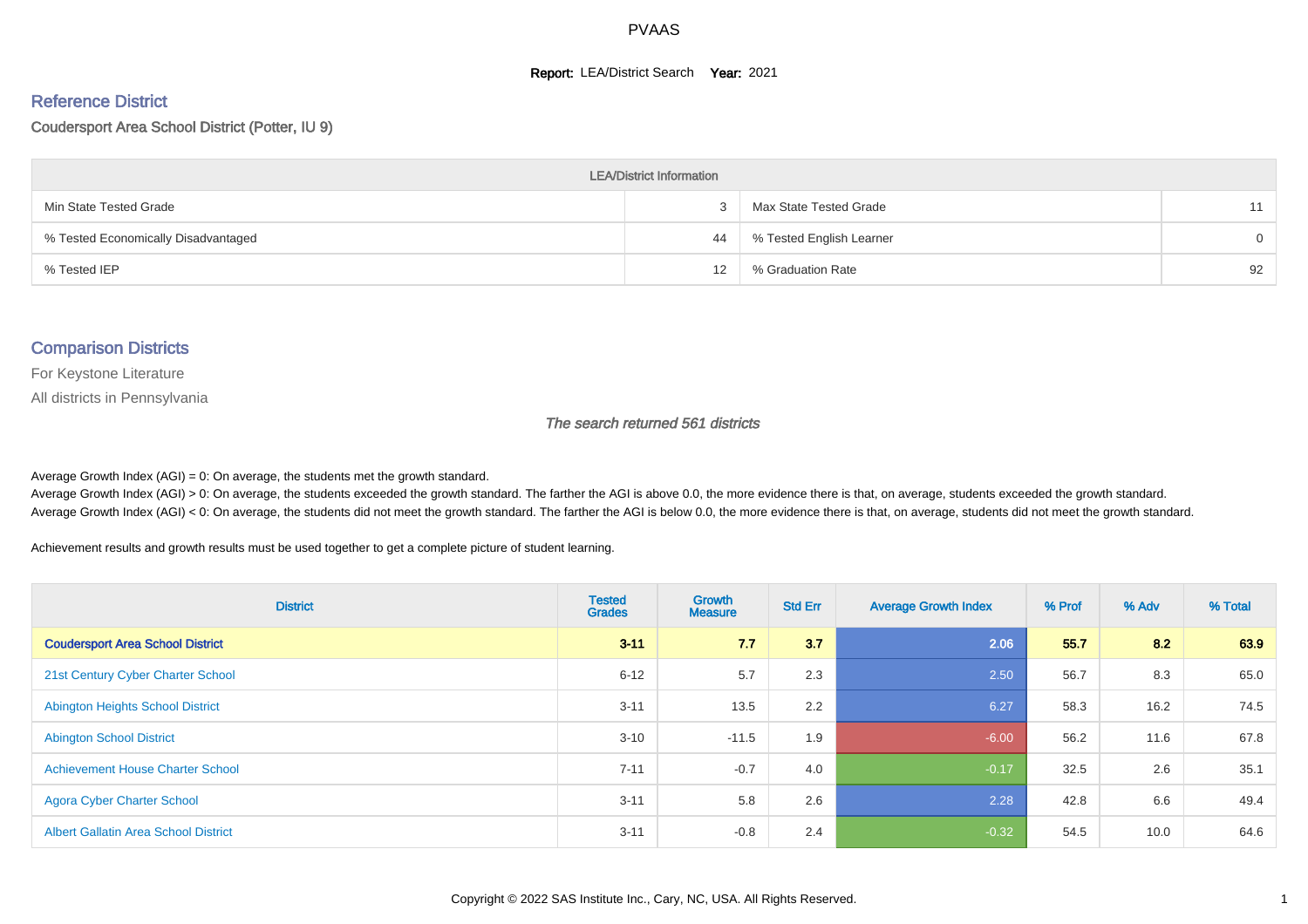| <b>District</b>                          | <b>Tested</b><br><b>Grades</b> | <b>Growth</b><br><b>Measure</b> | <b>Std Err</b> | <b>Average Growth Index</b> | % Prof | % Adv | % Total |
|------------------------------------------|--------------------------------|---------------------------------|----------------|-----------------------------|--------|-------|---------|
| <b>Coudersport Area School District</b>  | $3 - 11$                       | 7.7                             | 3.7            | 2.06                        | 55.7   | 8.2   | 63.9    |
| <b>Aliquippa School District</b>         | $3 - 11$                       | $-9.0$                          | 4.2            | $-2.14$                     | 11.0   | 0.0   | 11.0    |
| <b>Allegheny Valley School District</b>  | $3 - 11$                       | 8.5                             | 3.9            | 2.17                        | 53.1   | 12.2  | 65.3    |
| Allegheny-Clarion Valley School District | $3 - 10$                       | 7.8                             | 4.7            | 1.65                        | 53.3   | 3.3   | 56.7    |
| <b>Allentown City School District</b>    | $3 - 12$                       | 5.3                             | 1.4            | 3.88                        | 25.3   | 2.7   | 28.0    |
| <b>Altoona Area School District</b>      | $3 - 12$                       | 3.3                             | 1.6            | 1.99                        | 47.7   | 8.2   | 55.9    |
| Ambridge Area School District            | $3 - 12$                       | 9.1                             | 2.6            | 3.46                        | 50.4   | 10.7  | 61.1    |
| <b>Annville-Cleona School District</b>   | $3 - 12$                       | $-12.1$                         | 2.7            | $-4.46$                     | 34.9   | 7.8   | 42.6    |
| <b>Antietam School District</b>          | $3 - 10$                       | $-4.3$                          | 3.8            | $-1.13$                     | 36.4   | 5.4   | 41.8    |
| <b>Apollo-Ridge School District</b>      | $3 - 12$                       | $-4.7$                          | 3.7            | $-1.24$                     | 50.0   | 10.0  | 60.0    |
| <b>Armstrong School District</b>         | $3 - 11$                       | 2.6                             | 1.7            | 1.53                        | 51.5   | 6.1   | 57.6    |
| <b>Athens Area School District</b>       | $3 - 11$                       | 1.6                             | 2.5            | 0.64                        | 46.9   | 7.6   | 54.5    |
| <b>Austin Area School District</b>       | $3 - 11$                       | $-5.7$                          | 6.4            | $-0.90$                     | 33.3   | 5.6   | 38.9    |
| <b>Avella Area School District</b>       | $3 - 12$                       | $-0.3$                          | 4.7            | $-0.05$                     | 49.3   | 14.5  | 63.8    |
| <b>Avon Grove Charter School</b>         | $3 - 11$                       | 9.0                             | 2.9            | 3.13                        | 58.8   | 16.7  | 75.5    |
| <b>Avon Grove School District</b>        | $3 - 10$                       | 10.0                            | 1.6            | 6.26                        | 56.3   | 18.6  | 74.9    |
| <b>Avonworth School District</b>         | $3 - 10$                       | $-12.6$                         | 3.1            | $-4.01$                     | 59.8   | 4.6   | 64.4    |
| <b>Bald Eagle Area School District</b>   | $3 - 11$                       | $-2.1$                          | 2.7            | $-0.75$                     | 48.4   | 9.4   | 57.7    |
| <b>Baldwin-Whitehall School District</b> | $3 - 11$                       | 1.8                             | 1.9            | 0.94                        | 58.6   | 8.6   | 67.1    |
| <b>Bangor Area School District</b>       | $3 - 12$                       | $-0.9$                          | 2.0            | $-0.43$                     | 44.3   | 4.7   | 49.0    |
| <b>Beaver Area School District</b>       | $3 - 10$                       | 4.7                             | 2.4            | 1.94                        | 57.4   | 16.8  | 74.2    |
| <b>Bedford Area School District</b>      | $3 - 11$                       | 2.5                             | 2.6            | 0.93                        | 48.5   | 10.0  | 58.5    |
| <b>Belle Vernon Area School District</b> | $3 - 11$                       | 6.5                             | 2.6            | 2.44                        | 55.6   | 11.1  | 66.7    |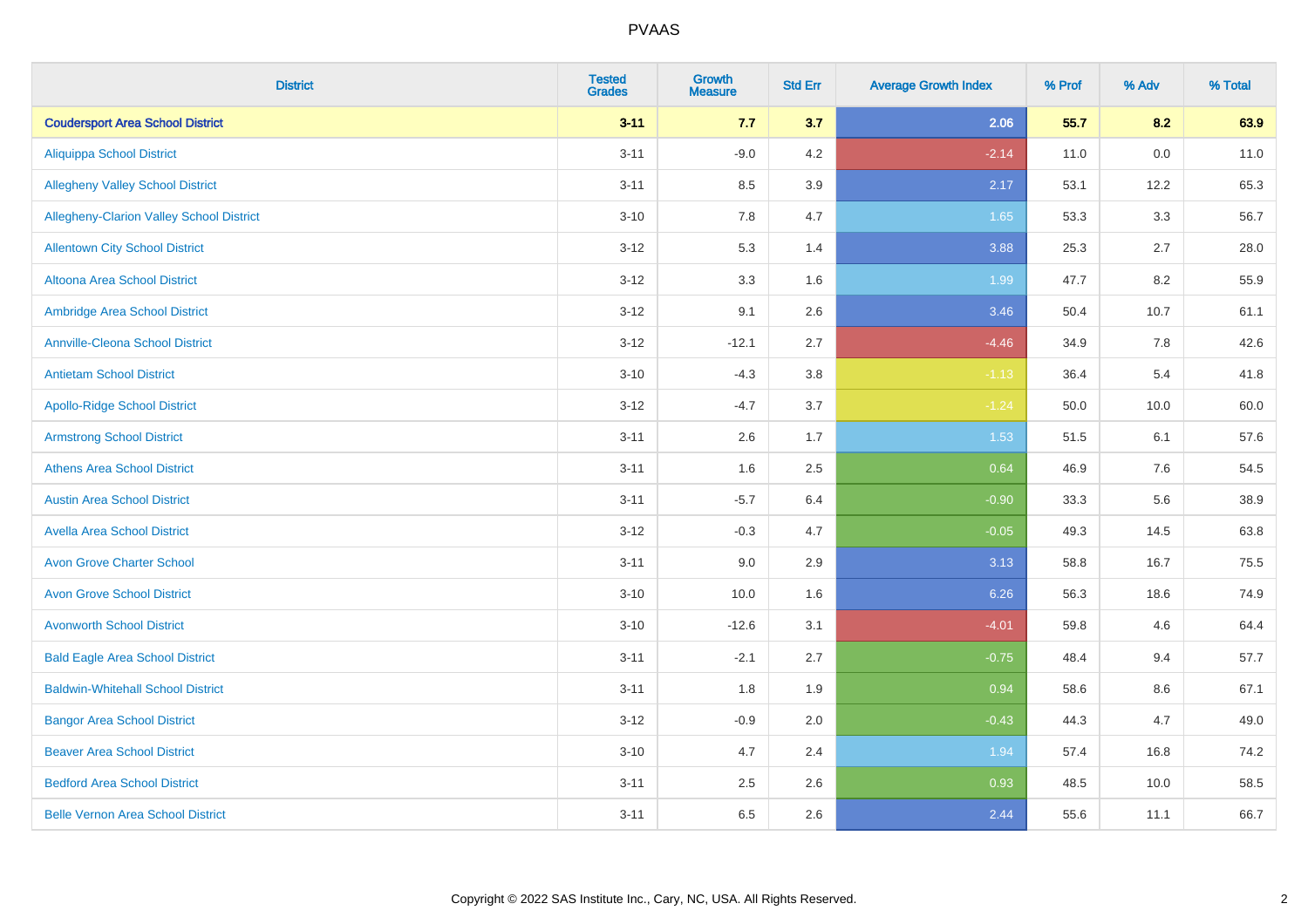| <b>District</b>                              | <b>Tested</b><br><b>Grades</b> | <b>Growth</b><br><b>Measure</b> | <b>Std Err</b> | <b>Average Growth Index</b> | % Prof | % Adv | % Total |
|----------------------------------------------|--------------------------------|---------------------------------|----------------|-----------------------------|--------|-------|---------|
| <b>Coudersport Area School District</b>      | $3 - 11$                       | 7.7                             | 3.7            | 2.06                        | 55.7   | 8.2   | 63.9    |
| <b>Bellefonte Area School District</b>       | $3 - 11$                       | $-0.4$                          | 2.2            | $-0.17$                     | 47.6   | 10.6  | 58.2    |
| <b>Bellwood-Antis School District</b>        | $3 - 10$                       | $-1.2$                          | 3.2            | $-0.39$                     | 55.1   | 10.1  | 65.2    |
| <b>Belmont Charter School</b>                | $3 - 10$                       | 16.0                            | 6.5            | 2.45                        | 64.3   | 0.0   | 64.3    |
| <b>Bensalem Township School District</b>     | $3 - 11$                       | 1.6                             | 1.6            | 0.98                        | 38.8   | 8.3   | 47.1    |
| <b>Benton Area School District</b>           | $3 - 10$                       | $-9.7$                          | 4.5            | $-2.18$                     | 43.2   | 5.4   | 48.6    |
| <b>Bentworth School District</b>             | $3 - 11$                       | 5.7                             | 3.2            | 1.75                        | 44.2   | 19.5  | 63.6    |
| <b>Berlin Brothersvalley School District</b> | $3 - 11$                       | 4.0                             | 4.2            | 0.96                        | 48.8   | 14.0  | 62.8    |
| <b>Bermudian Springs School District</b>     | $3 - 11$                       | $-5.5$                          | 2.9            | $-1.94$                     | 56.4   | 6.8   | 63.2    |
| <b>Berwick Area School District</b>          | $3 - 11$                       | $-9.3$                          | 2.6            | $-3.59$                     | 42.1   | 5.5   | 47.6    |
| <b>Bethel Park School District</b>           | $3 - 11$                       | 5.6                             | 1.8            | 3.18                        | 65.3   | 18.6  | 83.9    |
| <b>Bethlehem Area School District</b>        | $3 - 11$                       | 9.3                             | 1.1            | 8.15                        | 44.7   | 12.0  | 56.7    |
| <b>Bethlehem-Center School District</b>      | $3 - 10$                       | 8.1                             | 3.3            | 2.46                        | 35.1   | 1.4   | 36.5    |
| <b>Big Beaver Falls Area School District</b> | $3 - 11$                       | $-3.9$                          | 3.3            | $-1.18$                     | 34.1   | 3.5   | 37.6    |
| <b>Big Spring School District</b>            | $3 - 11$                       | $-9.8$                          | 2.4            | $-4.00$                     | 38.6   | 8.9   | 47.5    |
| <b>Blackhawk School District</b>             | $3 - 11$                       | 4.7                             | 2.3            | 2.01                        | 55.8   | 8.8   | 64.6    |
| <b>Blacklick Valley School District</b>      | $3 - 11$                       | $8.0\,$                         | 4.3            | 1.85                        | 34.1   | 0.0   | 34.1    |
| <b>Blairsville-Saltsburg School District</b> | $3 - 11$                       | $-8.0$                          | 3.0            | $-2.68$                     | 37.3   | 7.0   | 44.3    |
| <b>Bloomsburg Area School District</b>       | $3 - 10$                       | 0.7                             | 3.0            | 0.23                        | 55.9   | 11.8  | 67.6    |
| <b>Blue Mountain School District</b>         | $3 - 10$                       | $-5.8$                          | 2.3            | $-2.56$                     | 46.6   | 8.5   | 55.1    |
| <b>Blue Ridge School District</b>            | $3 - 11$                       | $-0.5$                          | 3.6            | $-0.12$                     | 44.6   | 3.1   | 47.7    |
| <b>Boyertown Area School District</b>        | $3 - 11$                       | $-4.7$                          | 1.5            | $-3.17$                     | 55.2   | 11.3  | 66.5    |
| <b>Bradford Area School District</b>         | $3-12$                         | $-9.3$                          | 2.4            | $-3.87$                     | 45.8   | 8.3   | 54.2    |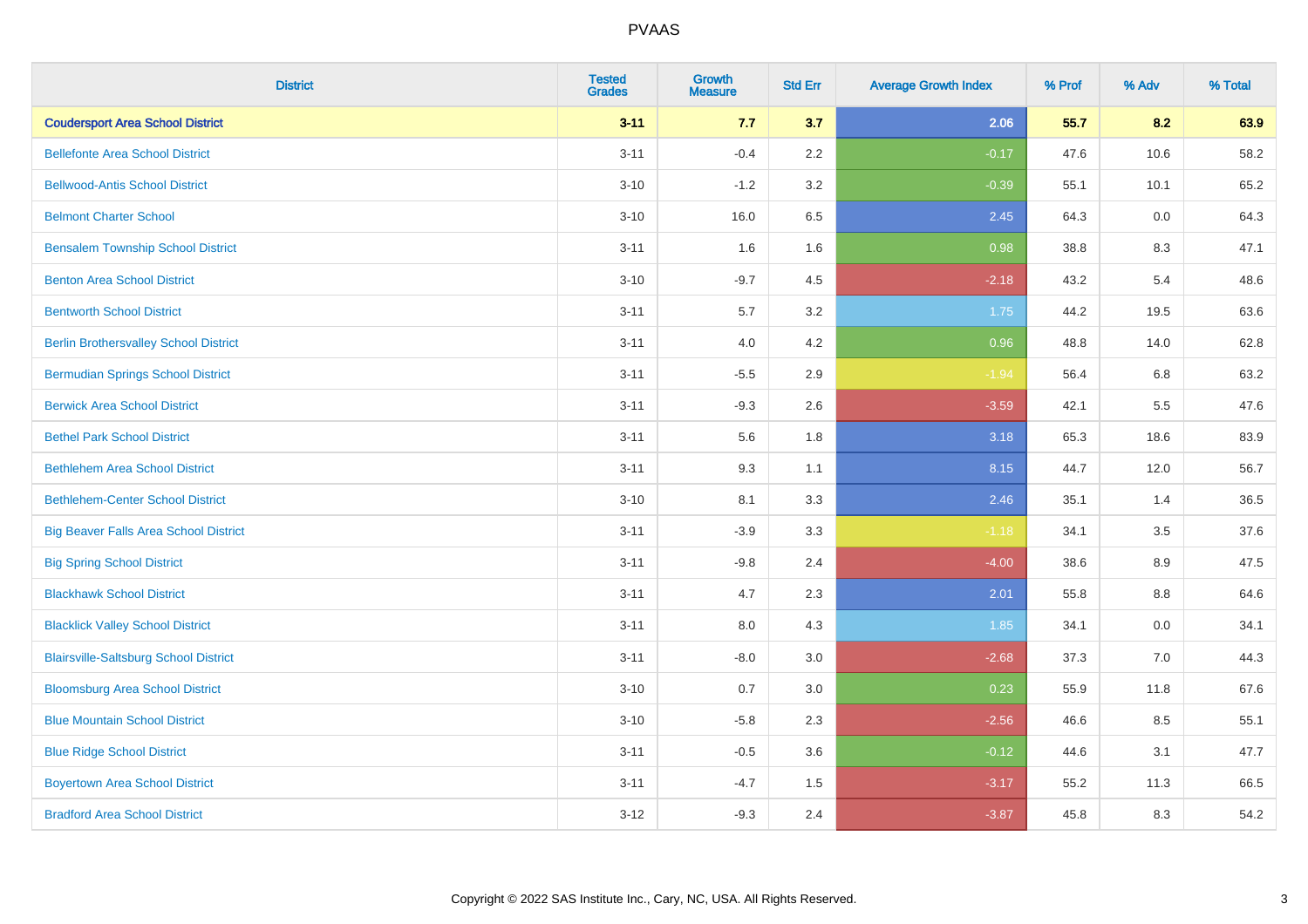| <b>District</b>                                 | <b>Tested</b><br><b>Grades</b> | <b>Growth</b><br><b>Measure</b> | <b>Std Err</b> | <b>Average Growth Index</b> | % Prof | % Adv   | % Total |
|-------------------------------------------------|--------------------------------|---------------------------------|----------------|-----------------------------|--------|---------|---------|
| <b>Coudersport Area School District</b>         | $3 - 11$                       | 7.7                             | 3.7            | 2.06                        | 55.7   | 8.2     | 63.9    |
| <b>Brandywine Heights Area School District</b>  | $3 - 11$                       | $-4.9$                          | 2.7            | $-1.81$                     | 49.2   | $8.2\,$ | 57.4    |
| <b>Brentwood Borough School District</b>        | $3 - 11$                       | $-5.3$                          | 3.0            | $-1.72$                     | 52.0   | 6.1     | 58.2    |
| <b>Bristol Borough School District</b>          | $3 - 12$                       | $-4.3$                          | 3.4            | $-1.27$                     | 39.7   | 1.3     | 41.0    |
| <b>Bristol Township School District</b>         | $3 - 11$                       | $-13.9$                         | 2.0            | $-7.05$                     | 31.0   | 3.7     | 34.7    |
| <b>Brockway Area School District</b>            | $3 - 11$                       | 0.6                             | 3.6            | 0.16                        | 49.2   | 7.7     | 56.9    |
| <b>Brookville Area School District</b>          | $3 - 11$                       | 6.9                             | 3.0            | 2.30                        | 55.2   | 15.6    | 70.8    |
| <b>Brownsville Area School District</b>         | $3 - 12$                       | $-7.2$                          | 3.9            | $-1.83$                     | 34.4   | 6.1     | 40.5    |
| <b>Bucks County Technical High School</b>       | $9 - 10$                       | $-12.0$                         | 2.5            | $-4.84$                     | 35.9   | 3.2     | 39.2    |
| <b>Burgettstown Area School District</b>        | $3 - 11$                       | $-2.1$                          | 3.4            | $-0.62$                     | 50.0   | 1.4     | 51.4    |
| <b>Burrell School District</b>                  | $3 - 11$                       | 4.5                             | 3.1            | 1.48                        | 58.5   | 13.8    | 72.3    |
| <b>Butler Area School District</b>              | $3 - 11$                       | $-6.5$                          | 1.5            | $-4.26$                     | 42.5   | 9.4     | 51.9    |
| California Area School District                 | $3 - 10$                       | $-7.3$                          | 3.6            | $-2.02$                     | 42.6   | $9.8\,$ | 52.5    |
| <b>Cambria Heights School District</b>          | $3 - 10$                       | $-4.1$                          | 3.1            | $-1.32$                     | 51.0   | 6.0     | 57.0    |
| <b>Camp Hill School District</b>                | $3 - 12$                       | 2.3                             | 3.0            | 0.78                        | 53.6   | 17.5    | 71.1    |
| <b>Canon-Mcmillan School District</b>           | $3 - 11$                       | $-0.8$                          | 1.6            | $-0.50$                     | 58.7   | 15.9    | 74.6    |
| <b>Canton Area School District</b>              | $3 - 11$                       | $-5.5$                          | 3.2            | $-1.75$                     | 40.7   | 2.3     | 43.0    |
| Capital Area School for the Arts Charter School | $9 - 11$                       | 5.8                             | 4.1            | 1.39                        | 59.3   | 18.6    | 78.0    |
| <b>Carbon Career &amp; Technical Institute</b>  | $9 - 11$                       | $-5.7$                          | 3.6            | $-1.59$                     | 34.5   | 1.2     | 35.7    |
| <b>Carbondale Area School District</b>          | $3 - 10$                       | 7.4                             | 3.3            | 2.25                        | 56.6   | 2.6     | 59.2    |
| <b>Carlisle Area School District</b>            | $3 - 11$                       | $-5.3$                          | 1.9            | $-2.81$                     | 54.0   | 6.3     | 60.3    |
| <b>Carlynton School District</b>                | $3 - 11$                       | 7.3                             | 3.3            | 2.22                        | 41.0   | 10.5    | 51.6    |
| <b>Carmichaels Area School District</b>         | $3 - 10$                       | $-9.3$                          | 3.3            | $-2.81$                     | 35.1   | 1.4     | 36.5    |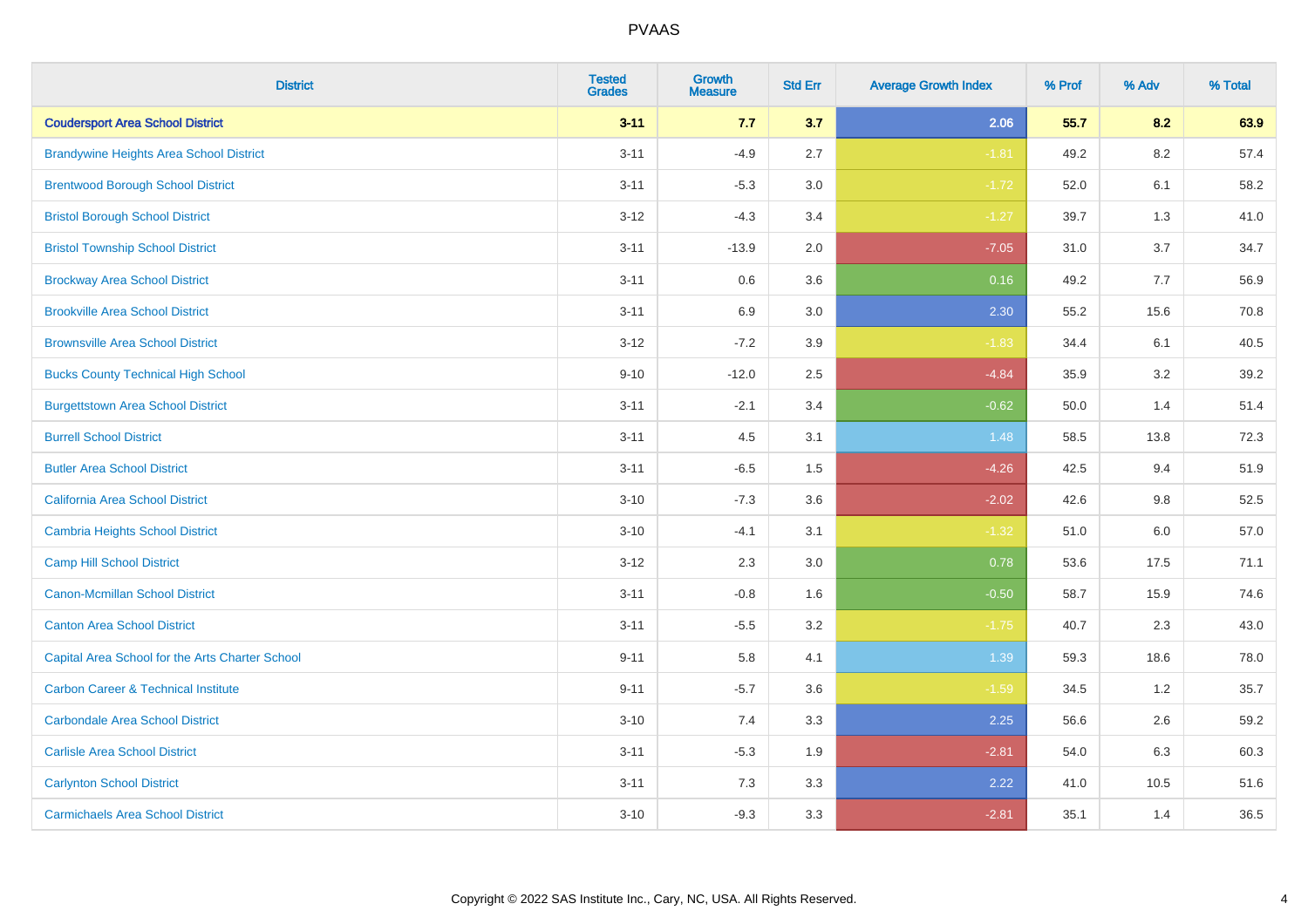| <b>District</b>                                         | <b>Tested</b><br><b>Grades</b> | <b>Growth</b><br><b>Measure</b> | <b>Std Err</b> | <b>Average Growth Index</b> | % Prof | % Adv | % Total |
|---------------------------------------------------------|--------------------------------|---------------------------------|----------------|-----------------------------|--------|-------|---------|
| <b>Coudersport Area School District</b>                 | $3 - 11$                       | 7.7                             | 3.7            | 2.06                        | 55.7   | 8.2   | 63.9    |
| Catasauqua Area School District                         | $3 - 12$                       | $-12.1$                         | 3.0            | $-4.00$                     | 36.8   | 7.6   | 44.3    |
| <b>Centennial School District</b>                       | $3 - 10$                       | 7.1                             | 1.7            | 4.29                        | 50.1   | 8.7   | 58.9    |
| Center For Student Learning Charter School At Pennsbury | $6 - 12$                       | $-2.9$                          | 6.1            | $-0.47$                     | 42.9   | 0.0   | 42.9    |
| <b>Central Bucks School District</b>                    | $3 - 11$                       | 1.6                             | 0.9            | 1.66                        | 63.0   | 16.8  | 79.8    |
| <b>Central Cambria School District</b>                  | $3 - 11$                       | 3.0                             | 2.5            | 1.17                        | 56.2   | 9.7   | 66.0    |
| <b>Central Columbia School District</b>                 | $3 - 12$                       | $-4.8$                          | 2.6            | $-1.86$                     | 53.7   | 14.8  | 68.5    |
| <b>Central Dauphin School District</b>                  | $3 - 11$                       | 4.4                             | 1.3            | 3.32                        | 53.3   | 7.4   | 60.7    |
| <b>Central Fulton School District</b>                   | $3 - 11$                       | $-0.5$                          | $3.5\,$        | $-0.14$                     | 51.4   | 8.6   | 60.0    |
| <b>Central Greene School District</b>                   | $3 - 11$                       | $-1.6$                          | 2.8            | $-0.55$                     | 54.2   | 2.8   | 57.0    |
| <b>Central Valley School District</b>                   | $3 - 10$                       | 4.8                             | 2.4            | 1.98                        | 56.9   | 9.0   | 65.9    |
| <b>Central York School District</b>                     | $3-12$                         | 12.3                            | 1.7            | 7.20                        | 55.5   | 11.5  | 67.0    |
| <b>Chambersburg Area School District</b>                | $3 - 11$                       | $-9.5$                          | 1.3            | $-7.20$                     | 42.7   | 8.6   | 51.4    |
| <b>Charleroi School District</b>                        | $3 - 11$                       | $-2.6$                          | 3.0            | $-0.86$                     | 55.7   | 7.4   | 63.1    |
| <b>Chartiers Valley School District</b>                 | $3 - 11$                       | $-1.7$                          | 2.0            | $-0.81$                     | 54.7   | 8.4   | 63.1    |
| <b>Chartiers-Houston School District</b>                | $3 - 10$                       | $-8.6$                          | 3.5            | $-2.41$                     | 59.7   | 4.5   | 64.2    |
| <b>Cheltenham School District</b>                       | $3 - 11$                       | $-1.4$                          | 2.1            | $-0.67$                     | 46.1   | 10.0  | 56.1    |
| <b>Chester Charter Scholars Academy Charter School</b>  | $3 - 12$                       | 8.4                             | 4.1            | 2.03                        | 23.4   | 0.0   | 23.4    |
| <b>Chester-Upland School District</b>                   | $3 - 11$                       | $-0.3$                          | 2.7            | $-0.09$                     | 13.8   | 0.8   | 14.6    |
| <b>Chestnut Ridge School District</b>                   | $3 - 12$                       | $-3.4$                          | 2.9            | $-1.17$                     | 46.6   | 5.8   | 52.4    |
| <b>Chichester School District</b>                       | $3 - 11$                       | $-2.7$                          | 2.3            | $-1.17$                     | 44.6   | 6.6   | 51.2    |
| <b>City CHS</b>                                         | $10 - 11$                      | 13.6                            | 2.7            | 5.12                        | 45.8   | 3.0   | 48.8    |
| <b>Clairton City School District</b>                    | $3 - 11$                       | 3.5                             | 3.7            | 0.95                        | 13.4   | 0.0   | 13.4    |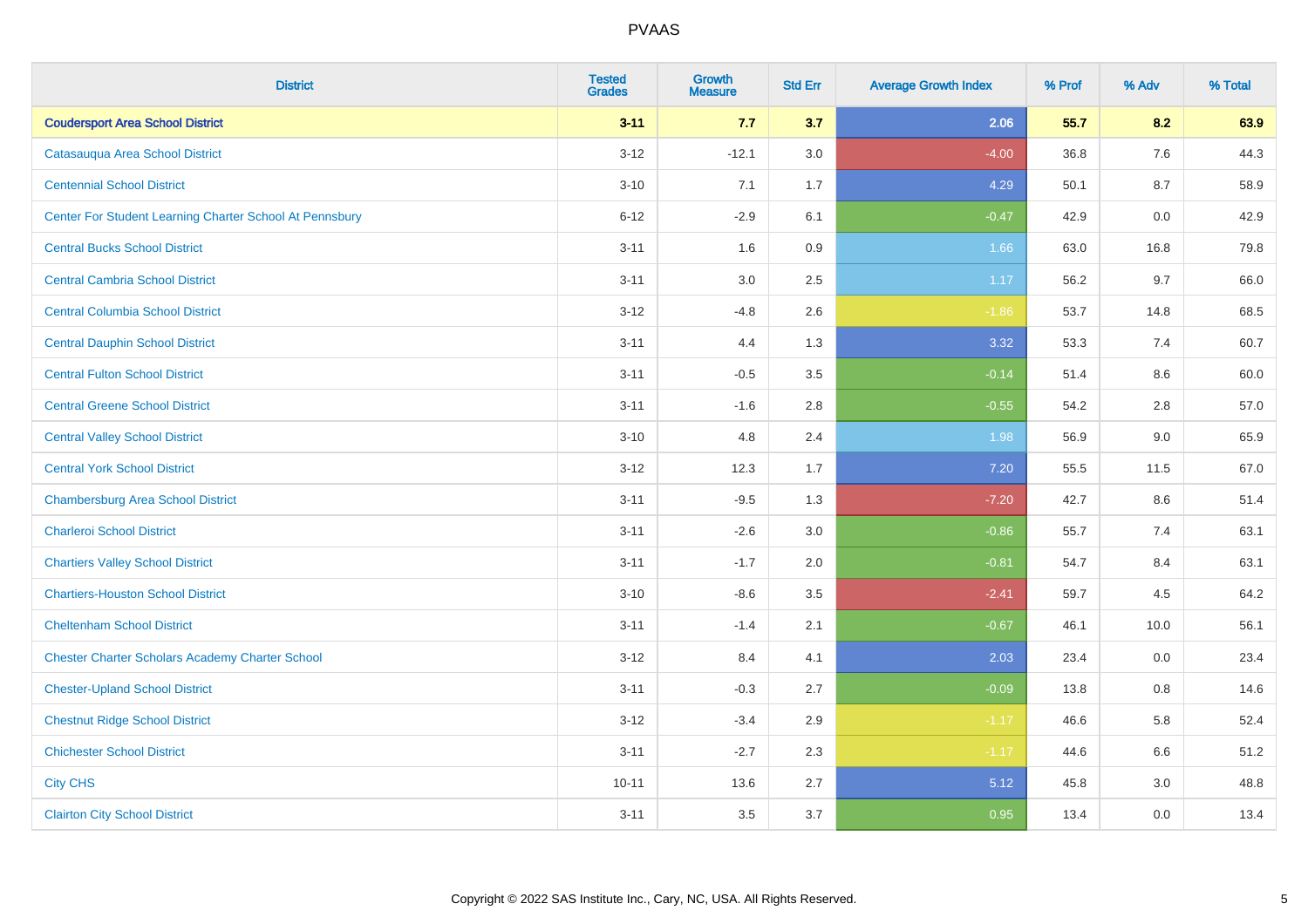| <b>District</b>                                    | <b>Tested</b><br><b>Grades</b> | <b>Growth</b><br><b>Measure</b> | <b>Std Err</b> | <b>Average Growth Index</b> | % Prof | % Adv | % Total |
|----------------------------------------------------|--------------------------------|---------------------------------|----------------|-----------------------------|--------|-------|---------|
| <b>Coudersport Area School District</b>            | $3 - 11$                       | 7.7                             | 3.7            | 2.06                        | 55.7   | 8.2   | 63.9    |
| <b>Clarion Area School District</b>                | $3 - 11$                       | 10.3                            | 4.1            | 2.51                        | 45.4   | 14.6  | 60.0    |
| <b>Clarion-Limestone Area School District</b>      | $3 - 12$                       | $-2.5$                          | 4.1            | $-0.60$                     | 56.8   | 6.8   | 63.6    |
| <b>Claysburg-Kimmel School District</b>            | $3 - 11$                       | $-5.7$                          | 4.0            | $-1.42$                     | 42.9   | 8.2   | 51.0    |
| <b>Clearfield Area School District</b>             | $3 - 10$                       | $-9.4$                          | 2.6            | $-3.56$                     | 43.0   | 3.1   | 46.1    |
| <b>Coatesville Area School District</b>            | $3 - 11$                       | $-4.4$                          | 1.7            | $-2.62$                     | 36.3   | 4.2   | 40.5    |
| <b>Cocalico School District</b>                    | $3 - 11$                       | 10.6                            | 2.0            | 5.18                        | 50.8   | 14.1  | 64.8    |
| <b>Collegium Charter School</b>                    | $3 - 10$                       | 5.9                             | 2.5            | 2.33                        | 38.1   | 7.9   | 46.0    |
| <b>Colonial School District</b>                    | $3 - 11$                       | 14.0                            | 1.7            | 8.21                        | 60.2   | 19.6  | 79.8    |
| <b>Columbia Borough School District</b>            | $3 - 12$                       | $-3.1$                          | 3.5            | $-0.89$                     | 29.5   | 1.9   | 31.4    |
| <b>Columbia-Montour AVTS</b>                       | $9 - 10$                       | $-12.5$                         | 3.0            | $-4.16$                     | 22.3   | 0.6   | 22.9    |
| <b>Commodore Perry School District</b>             | $3 - 11$                       | 3.2                             | 5.5            | 0.58                        | 58.3   | 0.0   | 58.3    |
| <b>Commonwealth Charter Academy Charter School</b> | $3 - 10$                       | 9.1                             | 1.9            | 4.90                        | 47.2   | 9.1   | 56.3    |
| Community Academy Of Philadelphia Charter School   | $3 - 11$                       | 5.8                             | 2.7            | 2.12                        | 26.7   | 0.9   | 27.6    |
| Conemaugh Township Area School District            | $3 - 12$                       | $-3.7$                          | 3.4            | $-1.09$                     | 53.8   | 17.6  | 71.4    |
| <b>Conemaugh Valley School District</b>            | $3 - 12$                       | $-3.2$                          | 4.1            | $-0.78$                     | 48.2   | 5.6   | 53.7    |
| <b>Conestoga Valley School District</b>            | $3 - 11$                       | 8.7                             | 1.8            | 4.69                        | 60.3   | 13.5  | 73.8    |
| <b>Conewago Valley School District</b>             | $3 - 12$                       | $-0.9$                          | 2.0            | $-0.45$                     | 51.7   | 9.6   | 61.3    |
| <b>Conneaut School District</b>                    | $3 - 12$                       | $-7.5$                          | 2.6            | $-2.91$                     | 38.4   | 7.4   | 45.8    |
| <b>Connellsville Area School District</b>          | $3 - 11$                       | 6.1                             | 2.0            | 3.05                        | 45.4   | 7.8   | 53.2    |
| <b>Conrad Weiser Area School District</b>          | $3 - 11$                       | 3.6                             | 2.2            | 1.63                        | 52.1   | 2.1   | 54.2    |
| <b>Cornell School District</b>                     | $3 - 11$                       | $-1.6$                          | 5.0            | $-0.32$                     | 33.8   | 1.5   | 35.4    |
| <b>Cornwall-Lebanon School District</b>            | $3 - 11$                       | 8.3                             | 1.6            | 5.08                        | 47.2   | 8.4   | 55.6    |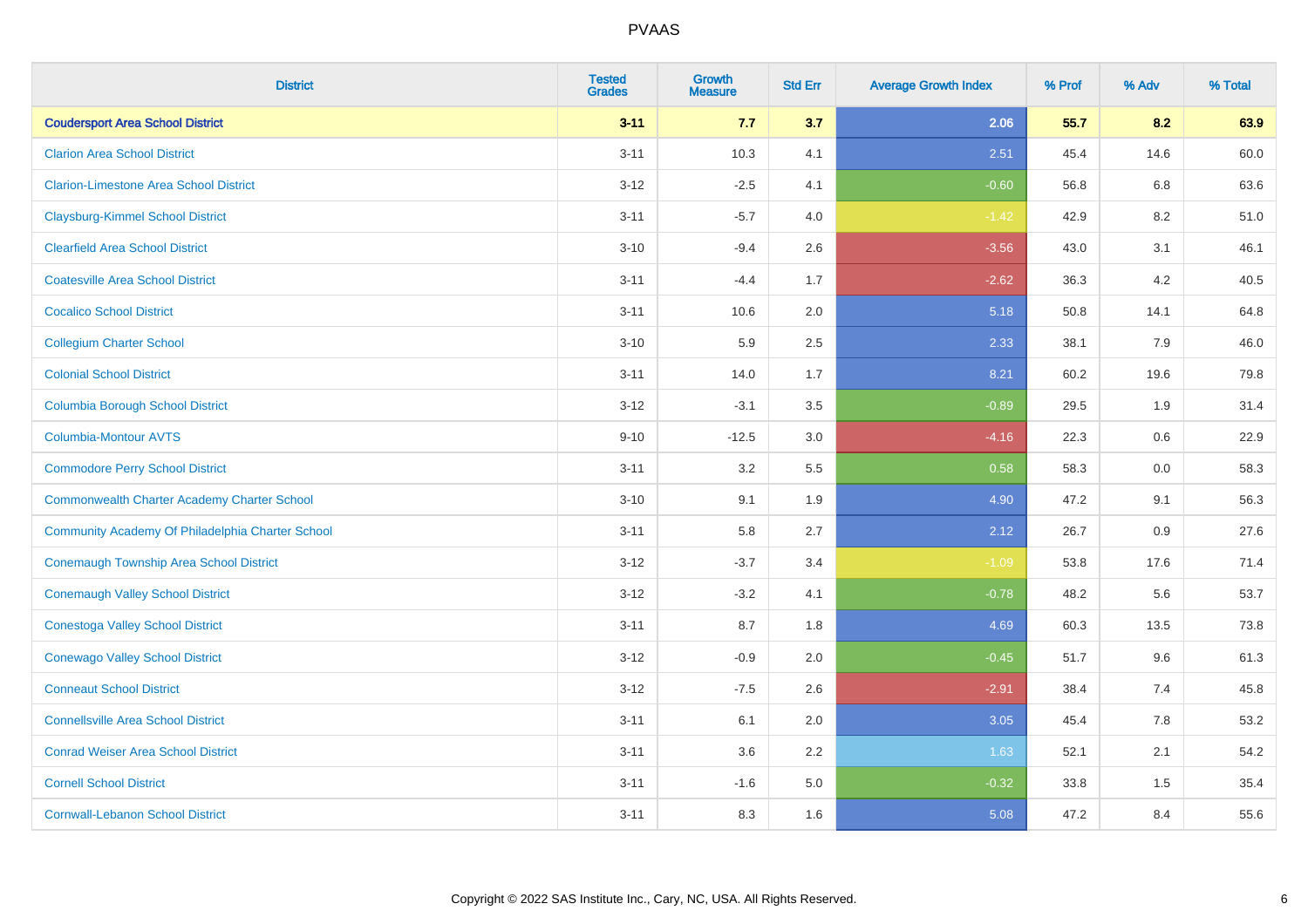| <b>District</b>                          | <b>Tested</b><br><b>Grades</b> | <b>Growth</b><br><b>Measure</b> | <b>Std Err</b> | <b>Average Growth Index</b> | % Prof | % Adv   | % Total |
|------------------------------------------|--------------------------------|---------------------------------|----------------|-----------------------------|--------|---------|---------|
| <b>Coudersport Area School District</b>  | $3 - 11$                       | 7.7                             | 3.7            | 2.06                        | 55.7   | 8.2     | 63.9    |
| <b>Corry Area School District</b>        | $3 - 11$                       | $-5.3$                          | 2.6            | $-2.03$                     | 38.5   | $6.0\,$ | 44.5    |
| <b>Coudersport Area School District</b>  | $3 - 11$                       | 7.7                             | 3.7            | 2.06                        | 55.7   | 8.2     | 63.9    |
| <b>Council Rock School District</b>      | $3 - 11$                       | 8.9                             | 1.2            | 7.65                        | 62.8   | 16.6    | 79.4    |
| <b>Cranberry Area School District</b>    | $3-12$                         | 9.2                             | 3.0            | 3.04                        | 47.5   | 10.2    | 57.6    |
| <b>Crawford Central School District</b>  | $3 - 11$                       | $-4.7$                          | 2.2            | $-2.15$                     | 40.6   | 10.5    | 51.1    |
| <b>Crestwood School District</b>         | $3 - 11$                       | $-0.4$                          | 2.4            | $-0.17$                     | 57.4   | 17.0    | 74.4    |
| <b>Cumberland Valley School District</b> | $3 - 12$                       | 18.5                            | 1.3            | 14.64                       | 60.7   | 23.4    | 84.1    |
| <b>Curwensville Area School District</b> | $3 - 11$                       | $-27.9$                         | 4.1            | $-6.72$                     | 42.5   | 4.1     | 46.6    |
| <b>Dallas School District</b>            | $3 - 11$                       | $-2.5$                          | 2.2            | $-1.12$                     | 54.9   | 7.6     | 62.4    |
| <b>Dallastown Area School District</b>   | $3 - 11$                       | 13.5                            | 1.5            | 8.84                        | 56.0   | 17.9    | 73.8    |
| <b>Daniel Boone Area School District</b> | $3 - 12$                       | 5.7                             | 2.0            | 2.88                        | 51.0   | 11.5    | 62.6    |
| <b>Danville Area School District</b>     | $3 - 11$                       | 0.4                             | 2.6            | 0.15                        | 57.4   | 18.4    | 75.7    |
| Dauphin County Technical School          | $9 - 11$                       | $-45.5$                         | 2.6            | $-17.72$                    | 14.4   | 2.5     | 16.9    |
| <b>Deer Lakes School District</b>        | $3 - 11$                       | 17.0                            | 2.7            | 6.32                        | 61.5   | 16.4    | 77.9    |
| <b>Delaware Valley School District</b>   | $3 - 11$                       | 12.6                            | 1.8            | 6.93                        | 55.2   | 16.2    | 71.4    |
| <b>Derry Area School District</b>        | $3 - 11$                       | 13.2                            | 2.8            | 4.69                        | 60.0   | 12.5    | 72.5    |
| <b>Derry Township School District</b>    | $3 - 10$                       | 12.8                            | 2.0            | 6.39                        | 54.8   | 25.8    | 80.6    |
| <b>Donegal School District</b>           | $3-12$                         | 3.1                             | 2.4            | 1.29                        | 60.6   | 9.1     | 69.7    |
| <b>Dover Area School District</b>        | $3 - 12$                       | 6.0                             | 2.1            | 2.94                        | 52.2   | 6.0     | 58.2    |
| Downingtown Area School District         | $3 - 11$                       | 12.1                            | 1.1            | 10.67                       | 60.0   | 23.5    | 83.6    |
| Dr Robert Ketterer Charter School Inc    | $6 - 12$                       | 10.1                            | 5.0            | 2.04                        | 14.9   | 0.4     | 15.3    |
| <b>Dubois Area School District</b>       | $3 - 11$                       | $-6.2$                          | 2.0            | $-3.07$                     | 50.9   | 13.4    | 64.3    |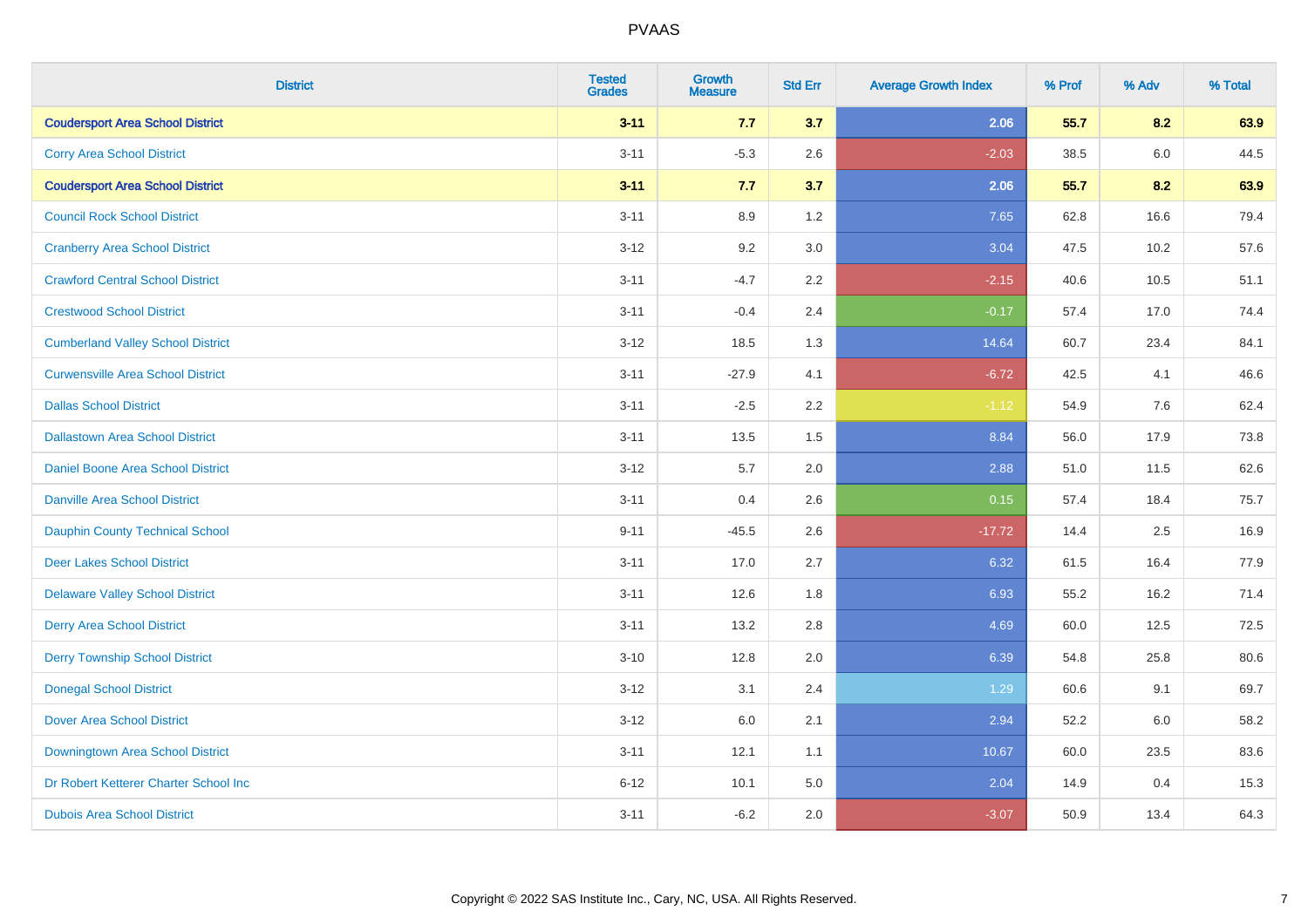| <b>District</b>                                   | <b>Tested</b><br><b>Grades</b> | <b>Growth</b><br><b>Measure</b> | <b>Std Err</b> | <b>Average Growth Index</b> | % Prof | % Adv | % Total |
|---------------------------------------------------|--------------------------------|---------------------------------|----------------|-----------------------------|--------|-------|---------|
| <b>Coudersport Area School District</b>           | $3 - 11$                       | 7.7                             | 3.7            | 2.06                        | 55.7   | 8.2   | 63.9    |
| <b>Dunmore School District</b>                    | $3 - 11$                       | $-7.7$                          | 2.9            | $-2.62$                     | 34.0   | $7.2$ | 41.2    |
| <b>East Allegheny School District</b>             | $3 - 11$                       | $-6.3$                          | 3.3            | $-1.87$                     | 31.9   | 9.7   | 41.7    |
| <b>East Lycoming School District</b>              | $3 - 11$                       | $-6.0$                          | 2.7            | $-2.24$                     | 48.3   | 4.2   | 52.5    |
| <b>East Penn School District</b>                  | $3 - 11$                       | 4.1                             | 1.3            | 3.27                        | 55.8   | 11.5  | 67.3    |
| <b>East Pennsboro Area School District</b>        | $3 - 11$                       | $-4.2$                          | 2.5            | $-1.71$                     | 60.8   | 8.5   | 69.3    |
| East Stroudsburg Area School District             | $3 - 11$                       | 0.1                             | 1.6            | 0.05                        | 45.8   | 7.8   | 53.6    |
| <b>Eastern Lancaster County School District</b>   | $3 - 12$                       | 4.5                             | 2.2            | 2.09                        | 46.3   | 11.4  | 57.6    |
| <b>Eastern Lebanon County School District</b>     | $3 - 11$                       | 8.6                             | 2.2            | 3.84                        | 48.8   | 11.4  | 60.3    |
| <b>Eastern York School District</b>               | $3 - 11$                       | 9.6                             | 2.6            | 3.71                        | 56.3   | 12.6  | 68.9    |
| <b>Easton Area School District</b>                | $3 - 12$                       | $-4.1$                          | 1.4            | $-2.91$                     | 39.9   | 4.0   | 43.9    |
| <b>Elizabeth Forward School District</b>          | $3 - 11$                       | $-8.4$                          | 2.4            | $-3.41$                     | 51.7   | 4.0   | 55.7    |
| <b>Elizabethtown Area School District</b>         | $3 - 12$                       | $-0.9$                          | 1.9            | $-0.47$                     | 50.0   | 11.2  | 61.2    |
| <b>Elk Lake School District</b>                   | $3 - 11$                       | $-4.0$                          | 3.3            | $-1.23$                     | 46.2   | 3.3   | 49.4    |
| <b>Ellwood City Area School District</b>          | $3 - 11$                       | $-4.2$                          | 3.2            | $-1.29$                     | 54.1   | 14.1  | 68.2    |
| <b>Ephrata Area School District</b>               | $3 - 11$                       | 5.6                             | 1.8            | 3.12                        | 54.7   | 9.5   | 64.2    |
| <b>Erie City School District</b>                  | $3 - 12$                       | $-14.5$                         | 1.6            | $-9.26$                     | 25.4   | 3.0   | 28.4    |
| Esperanza Academy Charter School                  | $4 - 11$                       | 4.0                             | 2.5            | 1.61                        | 32.4   | 0.7   | 33.1    |
| <b>Esperanza Cyber Charter School</b>             | $3 - 11$                       | 7.1                             | 6.1            | 1.16                        | 9.1    | 0.0   | 9.1     |
| <b>Everett Area School District</b>               | $3 - 11$                       | 5.0                             | 3.4            | 1.47                        | 60.5   | 1.3   | 61.8    |
| <b>Executive Education Academy Charter School</b> | $3 - 10$                       | $-6.5$                          | 3.1            | $-2.08$                     | 23.7   | 2.2   | 25.8    |
| <b>Exeter Township School District</b>            | $3 - 11$                       | $-10.4$                         | 1.9            | $-5.44$                     | 50.6   | 2.7   | 53.3    |
| <b>Fairfield Area School District</b>             | $3 - 11$                       | $-5.6$                          | 3.4            | $-1.66$                     | 57.9   | 4.0   | 61.8    |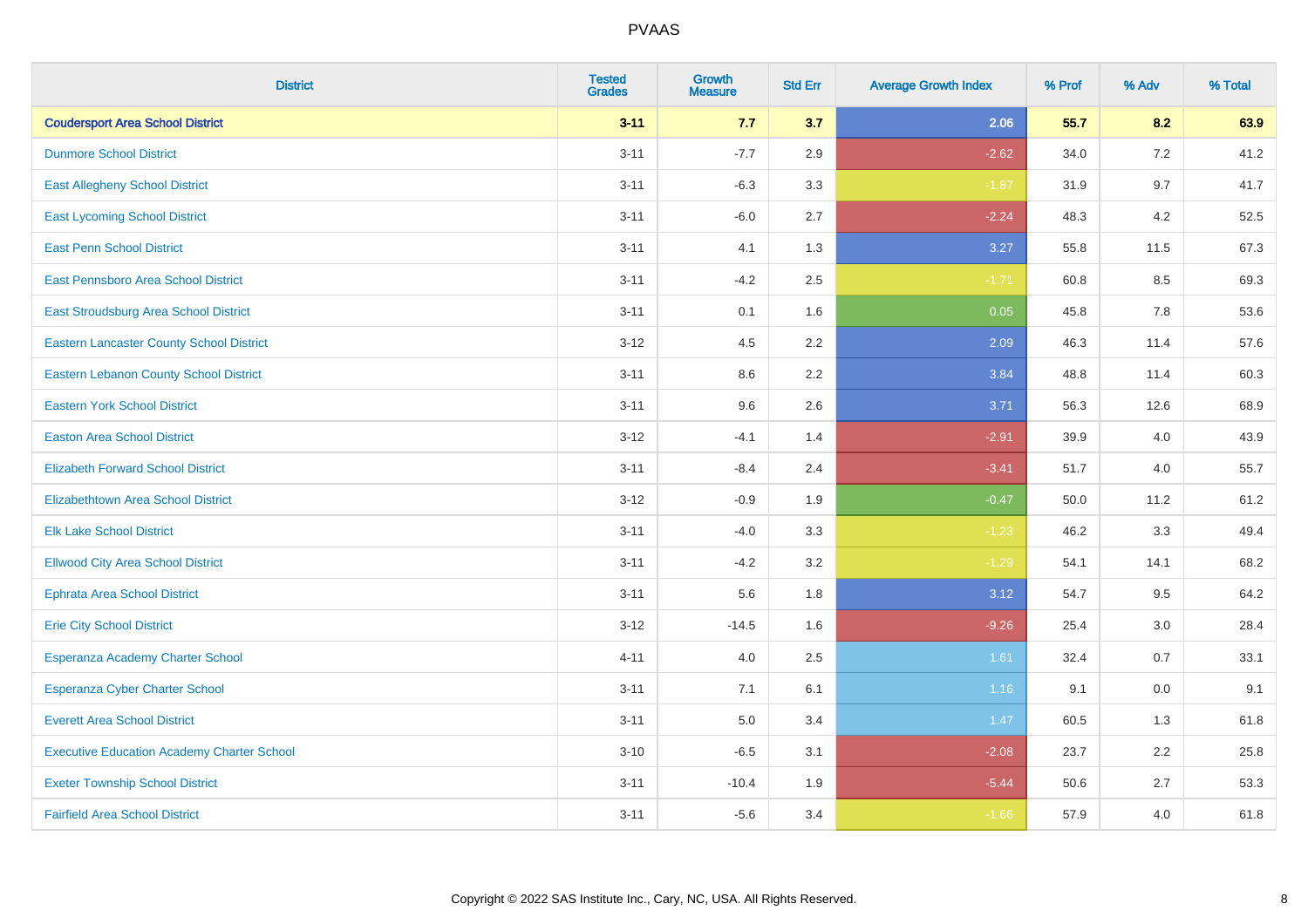| <b>District</b>                             | <b>Tested</b><br><b>Grades</b> | <b>Growth</b><br><b>Measure</b> | <b>Std Err</b> | <b>Average Growth Index</b> | % Prof | % Adv   | % Total |
|---------------------------------------------|--------------------------------|---------------------------------|----------------|-----------------------------|--------|---------|---------|
| <b>Coudersport Area School District</b>     | $3 - 11$                       | 7.7                             | 3.7            | 2.06                        | 55.7   | 8.2     | 63.9    |
| <b>Fairview School District</b>             | $3 - 11$                       | 3.4                             | 2.6            | 1.32                        | 57.2   | 17.6    | 74.8    |
| <b>Fannett-Metal School District</b>        | $3 - 11$                       | $-3.4$                          | 5.1            | $-0.67$                     | 38.7   | 8.1     | 46.8    |
| <b>Farrell Area School District</b>         | $3 - 11$                       | $-10.4$                         | 4.3            | $-2.41$                     | 19.0   | $0.0\,$ | 19.0    |
| <b>Ferndale Area School District</b>        | $3 - 10$                       | $-5.8$                          | 4.3            | $-1.33$                     | 40.0   | 0.0     | 40.0    |
| <b>Fleetwood Area School District</b>       | $3 - 10$                       | 12.2                            | 2.2            | 5.68                        | 53.5   | 11.6    | 65.2    |
| <b>Forbes Road School District</b>          | $3 - 11$                       | 2.8                             | 5.1            | 0.56                        | 41.4   | 10.3    | 51.7    |
| <b>Forest Area School District</b>          | $3 - 11$                       | $-4.4$                          | 5.4            | $-0.81$                     | 36.2   | 2.1     | 38.3    |
| <b>Forest City Regional School District</b> | $3 - 12$                       | $-6.0$                          | 3.0            | $-1.96$                     | 44.1   | $0.0\,$ | 44.1    |
| <b>Forest Hills School District</b>         | $3 - 11$                       | $-7.3$                          | 2.7            | $-2.74$                     | 41.1   | 13.7    | 54.8    |
| <b>Fort Cherry School District</b>          | $3 - 10$                       | $-5.9$                          | 3.8            | $-1.56$                     | 55.2   | $5.2\,$ | 60.3    |
| <b>Fort Leboeuf School District</b>         | $3 - 11$                       | 11.7                            | 2.5            | 4.73                        | 48.5   | 21.1    | 69.6    |
| Fox Chapel Area School District             | $3 - 11$                       | 9.8                             | 1.8            | 5.36                        | 56.6   | 28.6    | 85.2    |
| <b>Franklin Area School District</b>        | $3 - 11$                       | 6.6                             | 2.8            | 2.34                        | 48.2   | 4.5     | 52.7    |
| <b>Franklin Regional School District</b>    | $3 - 11$                       | 2.0                             | 1.9            | 1.02                        | 66.7   | 15.5    | 82.1    |
| <b>Frazier School District</b>              | $3 - 11$                       | $-17.2$                         | 3.7            | $-4.70$                     | 37.1   | 1.6     | 38.7    |
| <b>Freedom Area School District</b>         | $3 - 11$                       | $-7.1$                          | 3.0            | $-2.37$                     | 43.8   | $4.2\,$ | 47.9    |
| <b>Freeport Area School District</b>        | $3 - 10$                       | 9.7                             | 2.5            | 3.91                        | 57.5   | 17.8    | 75.3    |
| <b>Galeton Area School District</b>         | $3 - 11$                       | 2.2                             | 5.3            | 0.42                        | 41.3   | 4.4     | 45.6    |
| <b>Garnet Valley School District</b>        | $3 - 10$                       | 10.9                            | 1.7            | 6.53                        | 67.1   | 19.0    | 86.1    |
| <b>Gateway School District</b>              | $3 - 11$                       | 0.8                             | 2.2            | 0.38                        | 52.1   | 13.8    | 65.9    |
| <b>General Mclane School District</b>       | $3 - 11$                       | 3.1                             | 2.9            | 1.07                        | 62.3   | 4.9     | 67.2    |
| <b>Gettysburg Area School District</b>      | $3 - 11$                       | $-4.0$                          | 2.1            | $-1.89$                     | 45.3   | 14.0    | 59.3    |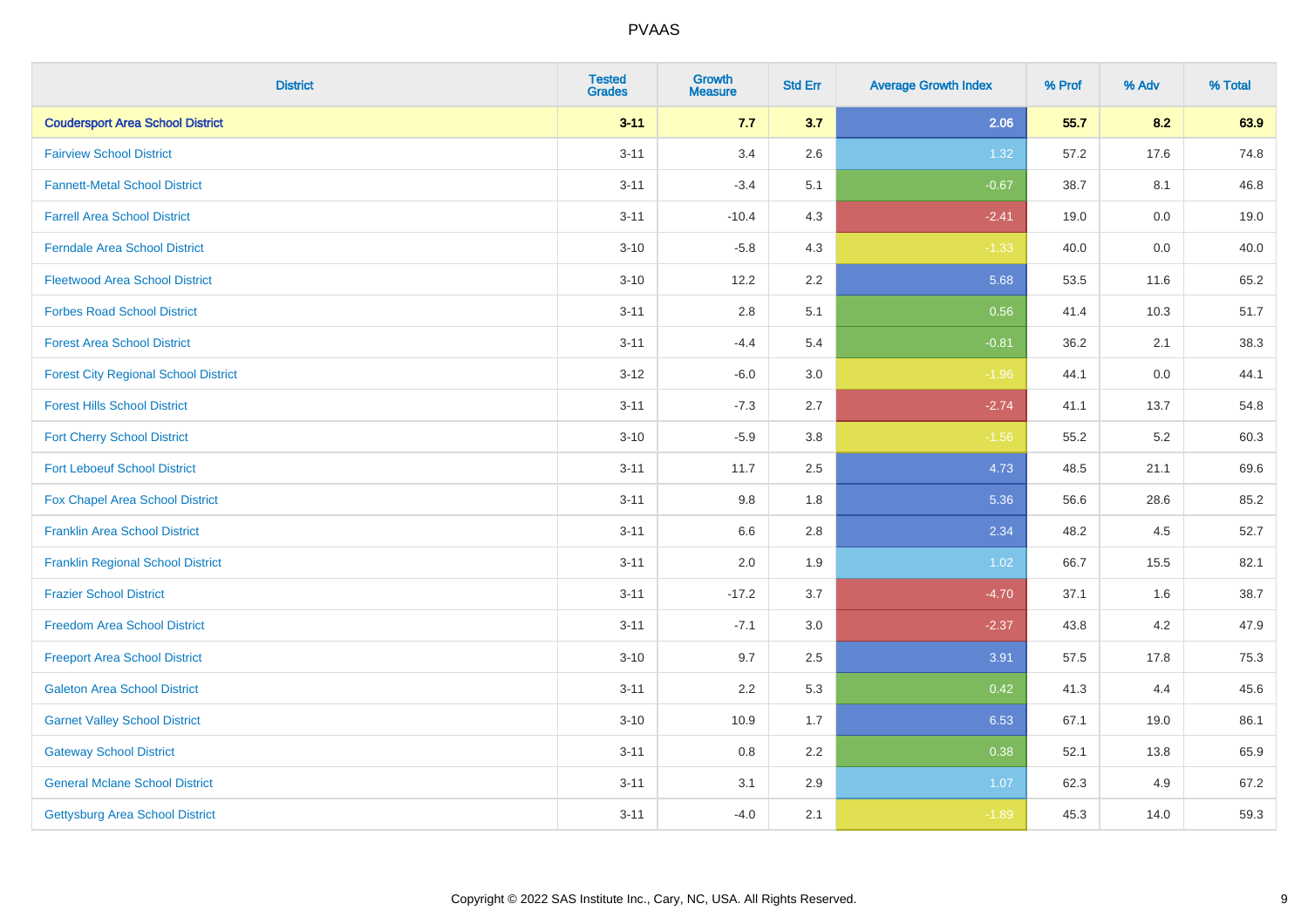| <b>District</b>                               | <b>Tested</b><br><b>Grades</b> | <b>Growth</b><br><b>Measure</b> | <b>Std Err</b> | <b>Average Growth Index</b> | % Prof | % Adv   | % Total |
|-----------------------------------------------|--------------------------------|---------------------------------|----------------|-----------------------------|--------|---------|---------|
| <b>Coudersport Area School District</b>       | $3 - 11$                       | 7.7                             | 3.7            | 2.06                        | 55.7   | 8.2     | 63.9    |
| <b>Gillingham Charter School</b>              | $3 - 11$                       | $-4.4$                          | 5.6            | $-0.77$                     | 20.8   | 8.3     | 29.2    |
| <b>Girard School District</b>                 | $3 - 11$                       | $-0.6$                          | 2.7            | $-0.22$                     | 53.9   | 15.6    | 69.6    |
| <b>Glendale School District</b>               | $3 - 10$                       | $-0.9$                          | 3.7            | $-0.24$                     | 50.0   | 5.4     | 55.4    |
| <b>Governor Mifflin School District</b>       | $3 - 11$                       | 4.1                             | 1.8            | 2.33                        | 42.5   | 7.2     | 49.7    |
| <b>Great Valley School District</b>           | $3 - 11$                       | 15.0                            | 1.9            | 7.98                        | 50.0   | 35.0    | 85.0    |
| <b>Greater Johnstown School District</b>      | $3 - 11$                       | $-3.1$                          | 2.6            | $-1.19$                     | 26.1   | $0.0\,$ | 26.1    |
| <b>Greater Latrobe School District</b>        | $3 - 11$                       | 0.6                             | 1.9            | 0.31                        | 55.5   | 14.1    | 69.5    |
| <b>Greater Nanticoke Area School District</b> | $3-12$                         | 11.2                            | 2.8            | 4.01                        | 38.0   | 12.4    | 50.4    |
| <b>Greencastle-Antrim School District</b>     | $3 - 11$                       | $-3.0$                          | $2.2\,$        | $-1.36$                     | 62.4   | 9.9     | 72.3    |
| <b>Greensburg Salem School District</b>       | $3 - 11$                       | $-4.4$                          | 2.4            | $-1.88$                     | 47.6   | 4.9     | 52.4    |
| <b>Greenville Area School District</b>        | $3 - 11$                       | 0.7                             | 2.9            | 0.26                        | 53.4   | 6.9     | 60.3    |
| <b>Greenwood School District</b>              | $3 - 11$                       | 15.9                            | 3.9            | 4.11                        | 50.0   | 25.0    | 75.0    |
| <b>Grove City Area School District</b>        | $3 - 12$                       | 5.1                             | 2.4            | 2.09                        | 36.4   | 16.5    | 52.8    |
| <b>Halifax Area School District</b>           | $3 - 11$                       | 4.7                             | 3.9            | 1.22                        | 61.5   | 9.6     | 71.2    |
| <b>Hamburg Area School District</b>           | $3 - 11$                       | 8.9                             | 2.5            | 3.63                        | 43.5   | 8.2     | 51.7    |
| <b>Hampton Township School District</b>       | $3 - 11$                       | 5.1                             | 2.2            | 2.35                        | 54.0   | 28.2    | 82.2    |
| <b>Hanover Area School District</b>           | $3 - 11$                       | 2.2                             | 4.6            | 0.48                        | 42.9   | 5.7     | 48.6    |
| <b>Hanover Public School District</b>         | $3 - 11$                       | 5.2                             | 2.8            | 1.83                        | 52.2   | 14.4    | 66.7    |
| <b>Harbor Creek School District</b>           | $3 - 11$                       | $-7.1$                          | 2.7            | $-2.67$                     | 48.8   | 15.2    | 64.0    |
| Harmony Area School District                  | $3 - 10$                       | 4.5                             | 6.3            | 0.72                        | 33.3   | 13.3    | 46.7    |
| <b>Harrisburg City School District</b>        | $3 - 11$                       | $-0.4$                          | 2.1            | $-0.19$                     | 15.1   | 0.4     | 15.5    |
| Hatboro-Horsham School District               | $3 - 11$                       | $-12.8$                         | 1.7            | $-7.47$                     | 45.6   | $7.2\,$ | 52.8    |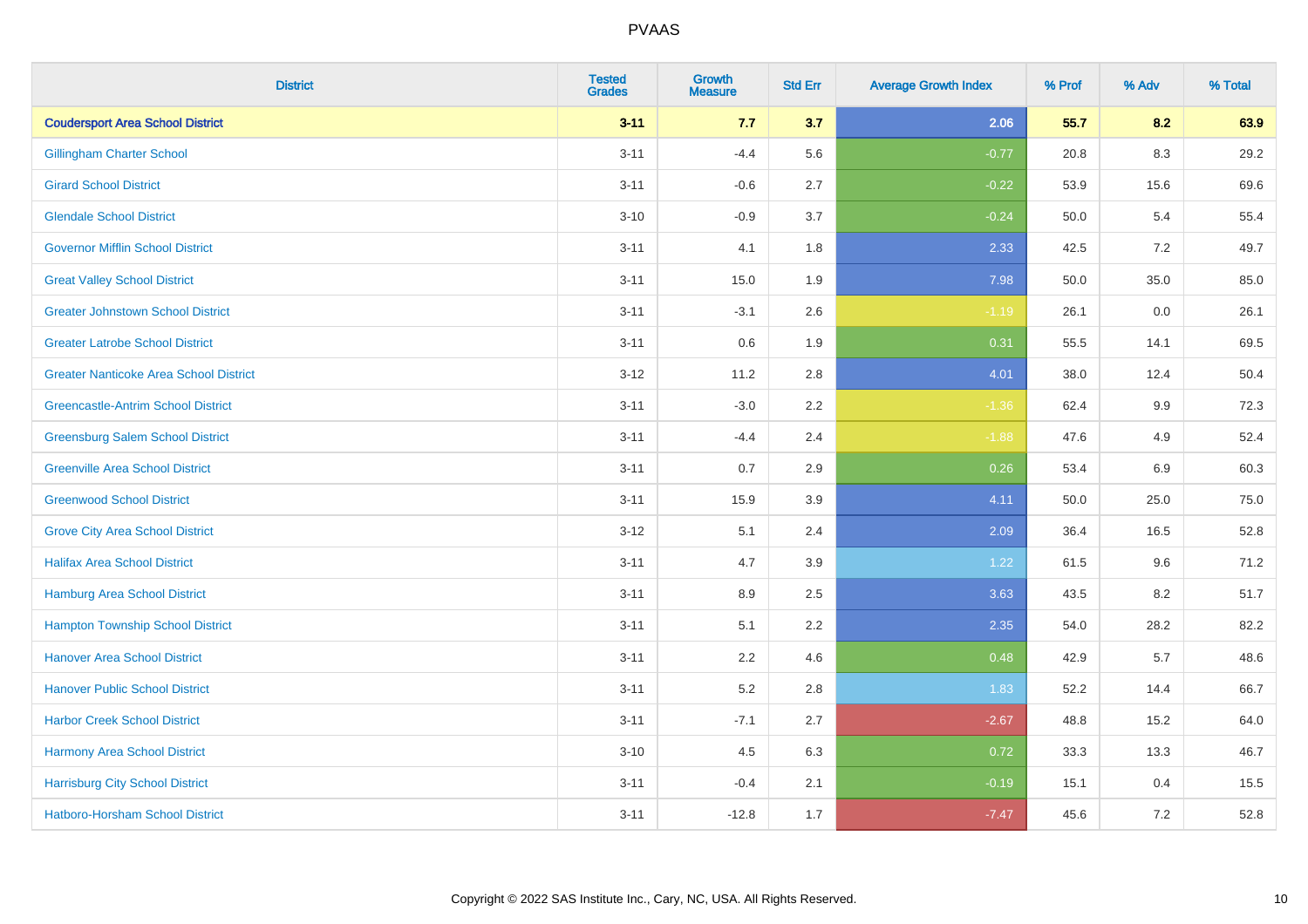| <b>District</b>                               | <b>Tested</b><br><b>Grades</b> | <b>Growth</b><br><b>Measure</b> | <b>Std Err</b> | <b>Average Growth Index</b> | % Prof | % Adv   | % Total |
|-----------------------------------------------|--------------------------------|---------------------------------|----------------|-----------------------------|--------|---------|---------|
| <b>Coudersport Area School District</b>       | $3 - 11$                       | 7.7                             | 3.7            | 2.06                        | 55.7   | 8.2     | 63.9    |
| <b>Haverford Township School District</b>     | $3 - 11$                       | $8.0\,$                         | 1.5            | 5.27                        | 53.0   | 25.5    | 78.6    |
| <b>Hazleton Area School District</b>          | $3 - 11$                       | 9.6                             | 1.4            | 6.77                        | 45.0   | 7.8     | 52.9    |
| <b>Hempfield Area School District</b>         | $3 - 12$                       | 4.6                             | 1.6            | 2.86                        | 53.5   | 20.1    | 73.6    |
| <b>Hempfield School District</b>              | $3 - 11$                       | 0.1                             | 1.4            | 0.08                        | 58.2   | 9.9     | 68.2    |
| <b>Hermitage School District</b>              | $3 - 12$                       | 3.8                             | 2.4            | 1.60                        | 57.5   | 9.3     | 66.8    |
| <b>Highlands School District</b>              | $3 - 11$                       | $-7.4$                          | 2.7            | $-2.76$                     | 44.4   | 3.7     | 48.2    |
| Hollidaysburg Area School District            | $3 - 11$                       | 6.0                             | 2.1            | 2.88                        | 57.1   | 12.3    | 69.4    |
| <b>Homer-Center School District</b>           | $3 - 11$                       | 9.7                             | 3.6            | 2.70                        | 45.1   | 17.2    | 62.3    |
| Hope For Hyndman Charter School               | $3 - 11$                       | $-2.0$                          | 6.1            | $-0.32$                     | 33.3   | 0.0     | 33.3    |
| <b>Hopewell Area School District</b>          | $3 - 11$                       | 2.6                             | 2.7            | 0.97                        | 58.4   | 4.0     | 62.4    |
| Huntingdon Area School District               | $3 - 11$                       | $-2.0$                          | 2.7            | $-0.72$                     | 36.8   | 10.3    | 47.0    |
| Imhotep Institute Charter High School         | $9 - 11$                       | $-5.3$                          | 5.8            | $-0.92$                     | 25.0   | $0.0\,$ | 25.0    |
| Indiana Area School District                  | $3 - 11$                       | $-5.3$                          | 2.3            | $-2.28$                     | 47.6   | 18.4    | 66.1    |
| <b>Innovative Arts Academy Charter School</b> | $6 - 11$                       | $-9.1$                          | 3.7            | $-2.44$                     | 9.5    | $0.0\,$ | 9.5     |
| Insight PA Cyber Charter School               | $3 - 11$                       | 0.7                             | 5.7            | 0.12                        | 50.0   | 4.8     | 54.8    |
| <b>Interboro School District</b>              | $3 - 12$                       | $-7.3$                          | 2.1            | $-3.43$                     | 46.6   | 4.8     | 51.4    |
| <b>Iroquois School District</b>               | $3 - 11$                       | 13.1                            | 3.0            | 4.35                        | 48.2   | 7.8     | 56.0    |
| <b>Jamestown Area School District</b>         | $3 - 11$                       | 13.5                            | 4.2            | 3.19                        | 64.4   | 13.3    | 77.8    |
| Jeannette City School District                | $3 - 11$                       | $-4.3$                          | $3.8\,$        | $-1.13$                     | 46.7   | 7.5     | 54.2    |
| Jefferson County-Dubois AVTS                  | $9 - 11$                       | $-16.2$                         | 3.9            | $-4.16$                     | 23.0   | 0.0     | 23.0    |
| Jefferson-Morgan School District              | $3 - 10$                       | $-9.9$                          | 4.2            | $-2.35$                     | 43.8   | 4.2     | 47.9    |
| <b>Jenkintown School District</b>             | $3 - 11$                       | 12.5                            | 4.4            | 2.84                        | 54.6   | 29.6    | 84.1    |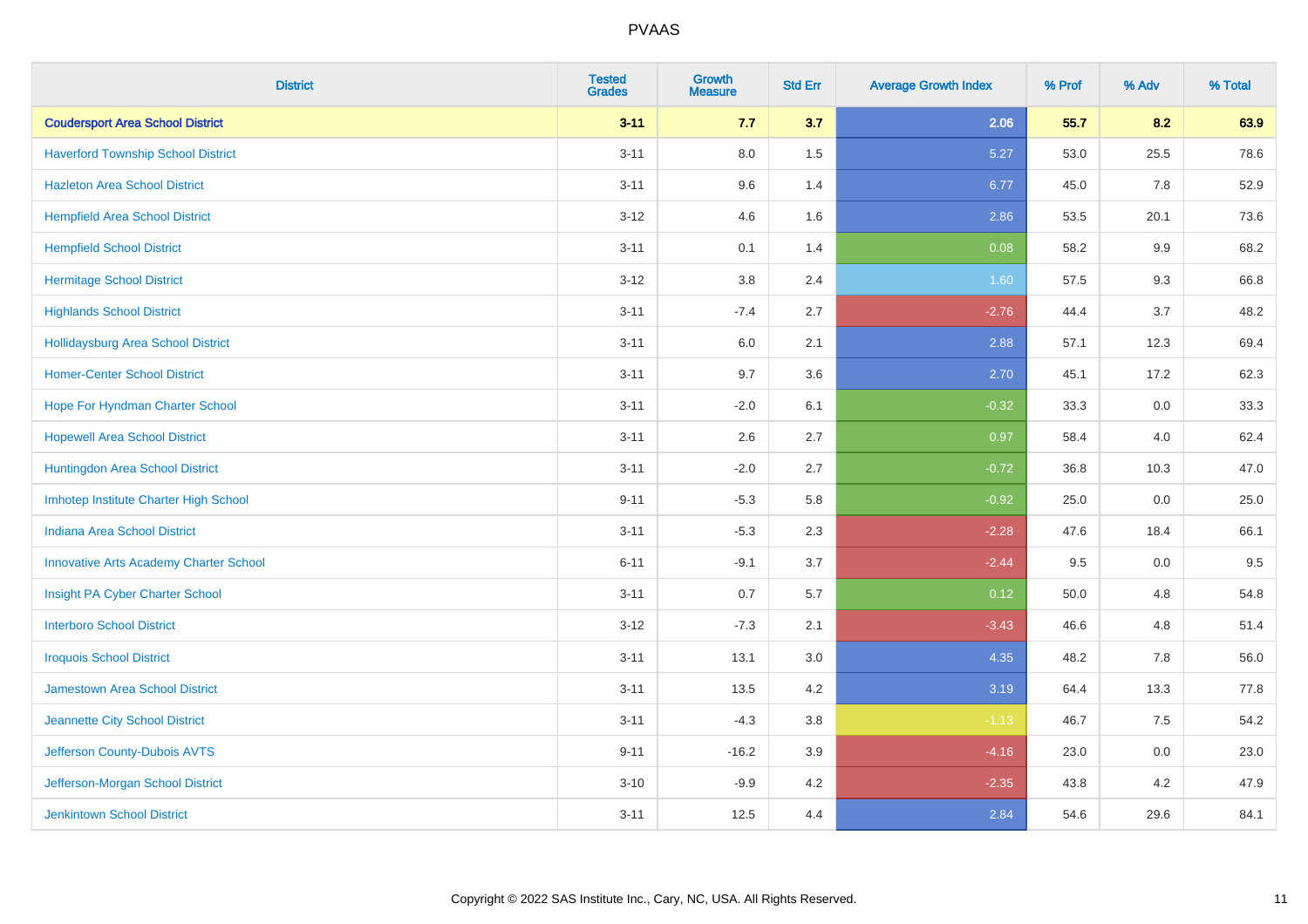| <b>District</b>                                 | <b>Tested</b><br><b>Grades</b> | <b>Growth</b><br><b>Measure</b> | <b>Std Err</b> | <b>Average Growth Index</b> | % Prof | % Adv   | % Total |
|-------------------------------------------------|--------------------------------|---------------------------------|----------------|-----------------------------|--------|---------|---------|
| <b>Coudersport Area School District</b>         | $3 - 11$                       | 7.7                             | 3.7            | 2.06                        | 55.7   | 8.2     | 63.9    |
| <b>Jersey Shore Area School District</b>        | $3 - 11$                       | 0.5                             | 2.6            | 0.21                        | 47.1   | $9.2\,$ | 56.2    |
| Jim Thorpe Area School District                 | $3 - 11$                       | $-5.8$                          | 2.7            | $-2.19$                     | 33.3   | 7.4     | 40.7    |
| Johnsonburg Area School District                | $3 - 11$                       | $-14.1$                         | 3.9            | $-3.62$                     | 54.0   | 4.6     | 58.6    |
| <b>Juniata County School District</b>           | $3 - 12$                       | $-4.9$                          | 2.1            | $-2.26$                     | 38.5   | 2.9     | 41.4    |
| <b>Juniata Valley School District</b>           | $3 - 11$                       | $-3.9$                          | 3.5            | $-1.10$                     | 44.4   | 3.5     | 47.8    |
| <b>Kane Area School District</b>                | $3 - 10$                       | $-3.7$                          | 3.2            | $-1.17$                     | 39.5   | 9.9     | 49.4    |
| <b>Karns City Area School District</b>          | $3 - 11$                       | $-6.0$                          | 2.9            | $-2.03$                     | 53.1   | 8.3     | 61.5    |
| <b>Kennett Consolidated School District</b>     | $3 - 11$                       | 4.8                             | 1.8            | 2.61                        | 52.5   | 10.7    | 63.2    |
| <b>Keystone Central School District</b>         | $3 - 11$                       | $-5.1$                          | 2.0            | $-2.46$                     | 44.7   | 4.6     | 49.4    |
| <b>Keystone Education Center Charter School</b> | $3-12$                         | $-12.9$                         | 5.9            | $-2.19$                     | 28.0   | 0.0     | 28.0    |
| <b>Keystone Oaks School District</b>            | $3 - 11$                       | 5.5                             | 2.6            | 2.07                        | 53.2   | 12.1    | 65.4    |
| <b>Keystone School District</b>                 | $3 - 11$                       | 3.1                             | 3.3            | 0.94                        | 50.6   | 6.5     | 57.1    |
| <b>KIPP Dubois Charter School</b>               | $9 - 10$                       | 4.7                             | 3.3            | 1.40                        | 31.0   | 1.4     | 32.4    |
| <b>Kiski Area School District</b>               | $3 - 11$                       | $-3.7$                          | 2.0            | $-1.86$                     | 57.4   | 10.4    | 67.8    |
| <b>Kutztown Area School District</b>            | $3 - 12$                       | $-0.2$                          | 3.2            | $-0.05$                     | 55.4   | 13.3    | 68.7    |
| La Academia Partnership Charter School          | $6 - 11$                       | $-11.0$                         | 4.7            | $-2.34$                     | 6.8    | $0.0\,$ | 6.8     |
| Lackawanna Trail School District                | $3 - 10$                       | $-21.7$                         | 3.5            | $-6.20$                     | 38.5   | 1.5     | 40.0    |
| <b>Lakeland School District</b>                 | $3 - 11$                       | 1.1                             | 2.8            | 0.38                        | 48.6   | 3.7     | 52.3    |
| Lake-Lehman School District                     | $3 - 11$                       | 10.8                            | 2.7            | 3.93                        | 55.3   | 7.9     | 63.2    |
| <b>Lakeview School District</b>                 | $3 - 11$                       | $-0.9$                          | 3.7            | $-0.24$                     | 60.3   | 3.2     | 63.5    |
| Lampeter-Strasburg School District              | $3 - 12$                       | $-8.6$                          | 2.0            | $-4.33$                     | 55.1   | $9.8\,$ | 64.8    |
| <b>Lancaster School District</b>                | $3-12$                         | $-15.8$                         | 1.5            | $-10.90$                    | 14.6   | 2.3     | 16.9    |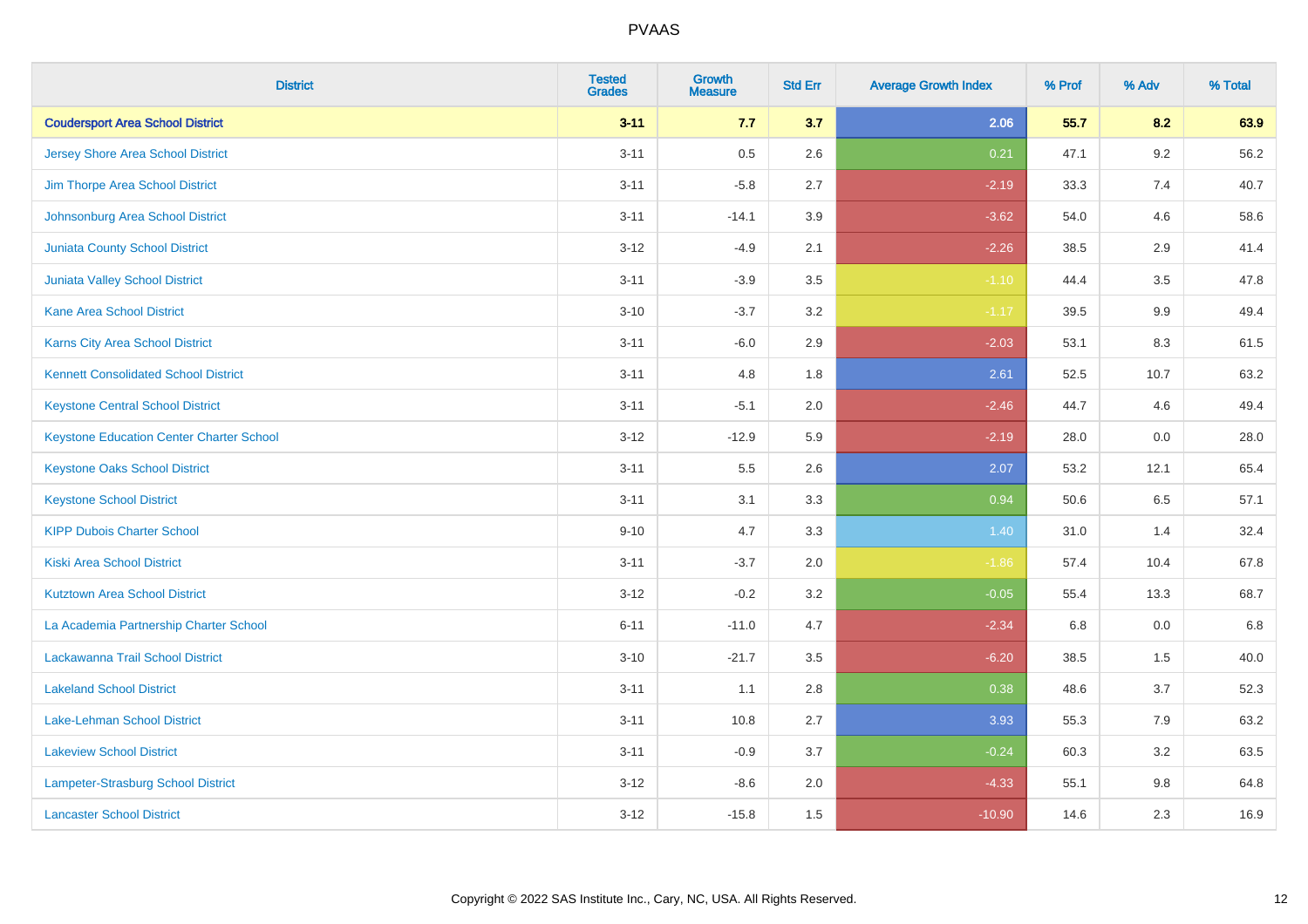| <b>District</b>                                    | <b>Tested</b><br><b>Grades</b> | <b>Growth</b><br><b>Measure</b> | <b>Std Err</b> | <b>Average Growth Index</b> | % Prof | % Adv   | % Total |
|----------------------------------------------------|--------------------------------|---------------------------------|----------------|-----------------------------|--------|---------|---------|
| <b>Coudersport Area School District</b>            | $3 - 11$                       | 7.7                             | 3.7            | 2.06                        | 55.7   | 8.2     | 63.9    |
| <b>Laurel Highlands School District</b>            | $3 - 11$                       | 4.3                             | 2.4            | 1.81                        | 44.9   | 9.6     | 54.5    |
| <b>Laurel School District</b>                      | $3 - 11$                       | 1.8                             | 3.1            | 0.59                        | 70.1   | 2.3     | 72.4    |
| <b>Lawrence County CTC</b>                         | $10 - 11$                      | $-21.7$                         | 3.6            | $-6.05$                     | 19.8   | $0.0\,$ | 19.8    |
| <b>Lebanon School District</b>                     | $3 - 11$                       | $-1.6$                          | 1.9            | $-0.80$                     | 24.4   | 2.6     | 27.0    |
| Leechburg Area School District                     | $3 - 11$                       | 4.4                             | 4.0            | 1.09                        | 47.8   | 19.6    | 67.4    |
| Lehigh Career & Technical Institute                | $10 - 12$                      | 5.6                             | 5.6            | 0.99                        | 78.3   | 0.0     | 78.3    |
| Lehigh Valley Academy Regional Charter School      | $3 - 11$                       | 0.7                             | 2.3            | 0.32                        | 46.3   | 5.0     | 51.4    |
| Lehigh Valley Charter High School For The Arts     | $9 - 10$                       | 7.3                             | 2.6            | 2.82                        | 62.3   | 18.2    | 80.5    |
| Lehighton Area School District                     | $3 - 11$                       | $-1.6$                          | 2.3            | $-0.70$                     | 51.1   | 5.6     | 56.7    |
| <b>Lewisburg Area School District</b>              | $3 - 11$                       | $-2.7$                          | 2.6            | $-1.03$                     | 57.0   | 18.5    | 75.6    |
| <b>Ligonier Valley School District</b>             | $3 - 11$                       | 4.2                             | 3.1            | 1.34                        | 59.1   | 10.3    | 69.5    |
| Lincoln Leadership Academy Charter School          | $3 - 12$                       | 14.2                            | 6.4            | 2.22                        | 23.5   | $0.0\,$ | 23.5    |
| <b>Lincoln Park Performing Arts Charter School</b> | $7 - 11$                       | 3.6                             | 2.5            | 1.42                        | 59.6   | 14.7    | 74.3    |
| <b>Line Mountain School District</b>               | $3 - 11$                       | 4.1                             | 3.2            | 1.27                        | 52.9   | 9.2     | 62.1    |
| <b>Littlestown Area School District</b>            | $3 - 11$                       | 11.4                            | 2.5            | 4.62                        | 55.2   | 10.4    | 65.6    |
| <b>Lower Dauphin School District</b>               | $3 - 11$                       | 0.6                             | 1.9            | 0.33                        | 49.2   | 12.6    | 61.8    |
| <b>Lower Merion School District</b>                | $3 - 11$                       | 19.0                            | 1.3            | 14.93                       | 55.6   | 29.9    | 85.5    |
| <b>Lower Moreland Township School District</b>     | $3 - 11$                       | 2.0                             | 2.2            | 0.95                        | 62.8   | 17.0    | 79.8    |
| <b>Loyalsock Township School District</b>          | $3 - 12$                       | 4.2                             | 2.8            | 1.47                        | 54.3   | 2.1     | 56.4    |
| <b>Mahanoy Area School District</b>                | $3 - 10$                       | $-9.0$                          | 3.6            | $-2.49$                     | 26.2   | 1.6     | 27.9    |
| <b>Manheim Central School District</b>             | $3 - 11$                       | 2.1                             | 2.1            | 1.01                        | 53.2   | 11.6    | 64.8    |
| <b>Manheim Township School District</b>            | $3 - 12$                       | $-0.9$                          | 1.6            | $-0.58$                     | 53.2   | 15.5    | 68.7    |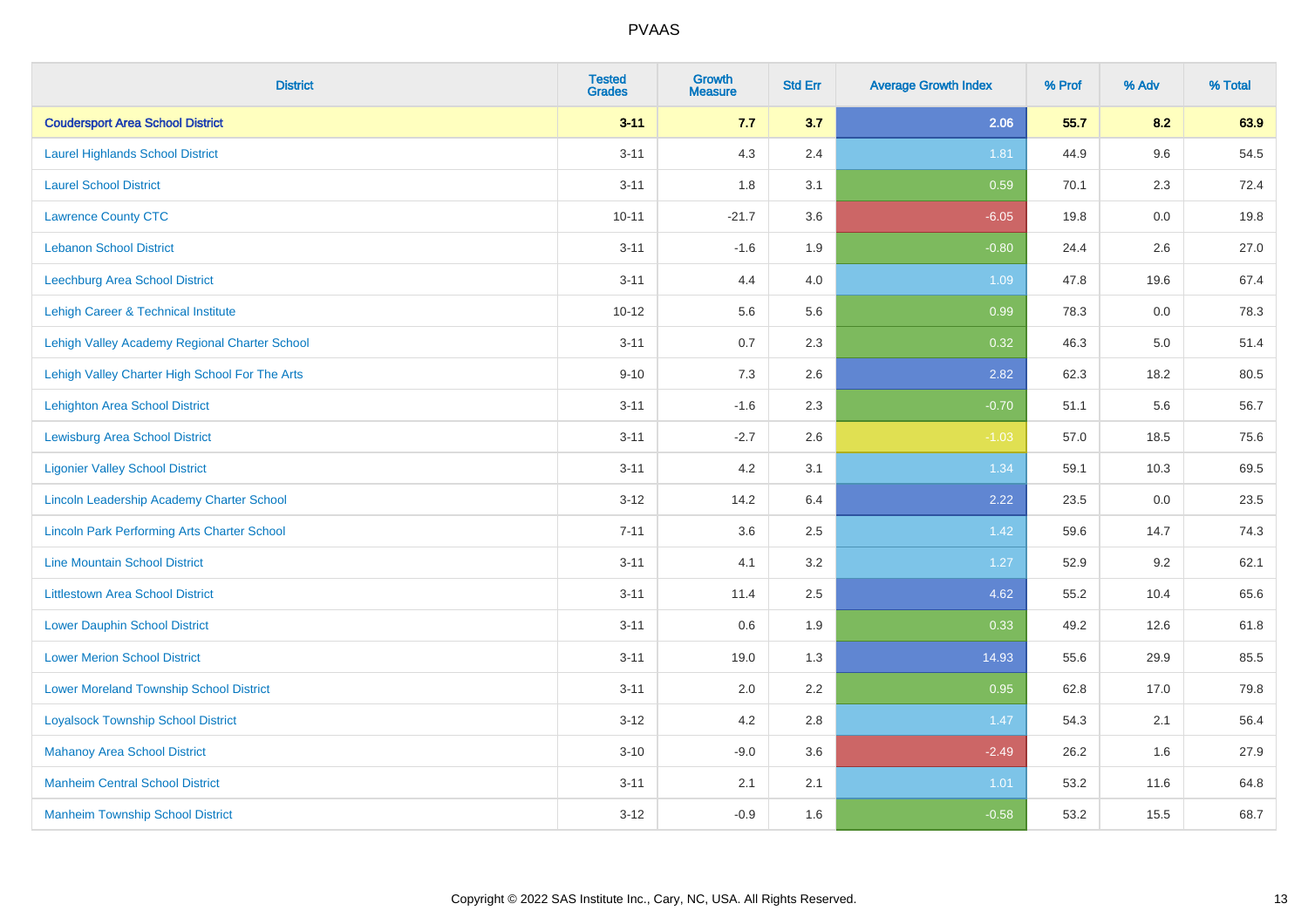| <b>District</b>                                   | <b>Tested</b><br><b>Grades</b> | Growth<br><b>Measure</b> | <b>Std Err</b> | <b>Average Growth Index</b> | % Prof | % Adv | % Total |
|---------------------------------------------------|--------------------------------|--------------------------|----------------|-----------------------------|--------|-------|---------|
| <b>Coudersport Area School District</b>           | $3 - 11$                       | 7.7                      | 3.7            | 2.06                        | 55.7   | 8.2   | 63.9    |
| <b>Marion Center Area School District</b>         | $3 - 10$                       | $-12.0$                  | 3.1            | $-3.87$                     | 33.7   | 1.1   | 34.8    |
| Maritime Academy Charter School                   | $3 - 10$                       | $-11.4$                  | 3.5            | $-3.29$                     | 15.2   | 0.0   | 15.2    |
| <b>Marple Newtown School District</b>             | $3 - 11$                       | 2.0                      | 2.4            | 0.81                        | 57.6   | 12.8  | 70.4    |
| <b>Mars Area School District</b>                  | $3 - 10$                       | 5.7                      | 2.1            | 2.75                        | 57.9   | 18.2  | 76.1    |
| <b>MaST Community Charter School</b>              | $3 - 10$                       | $-4.1$                   | 2.7            | $-1.52$                     | 44.0   | 9.5   | 53.4    |
| <b>MaST Community Charter School II</b>           | $3 - 10$                       | 4.4                      | 3.2            | 1.37                        | 28.4   | 3.4   | 31.8    |
| <b>Mastery Charter High School-Lenfest Campus</b> | $7 - 11$                       | 2.5                      | 5.7            | 0.43                        | 40.0   | 0.0   | 40.0    |
| <b>Mastery Charter School - Gratz Campus</b>      | $7 - 10$                       | $-23.9$                  | 4.5            | $-5.29$                     | 2.9    | 0.0   | 2.9     |
| Mastery Charter School - Hardy Williams           | $3 - 11$                       | 11.4                     | 3.4            | 3.33                        | 44.3   | 5.7   | 50.0    |
| Mastery Charter School - Pickett Campus           | $6 - 10$                       | 5.6                      | 5.7            | 1.00                        | 27.8   | 0.0   | 27.8    |
| Mastery Charter School - Shoemaker Campus         | $7 - 10$                       | 4.1                      | 3.0            | 1.34                        | 20.9   | 3.3   | 24.2    |
| <b>Mastery Charter School - Thomas Campus</b>     | $3 - 10$                       | 2.1                      | 6.2            | 0.33                        | 28.6   | 0.0   | 28.6    |
| <b>Mcguffey School District</b>                   | $3 - 11$                       | 2.1                      | 2.6            | 0.81                        | 57.7   | 3.1   | 60.8    |
| <b>Mckeesport Area School District</b>            | $3-12$                         | 9.0                      | 2.4            | 3.72                        | 31.0   | 4.5   | 35.5    |
| <b>Mechanicsburg Area School District</b>         | $3 - 11$                       | 5.9                      | 1.8            | 3.29                        | 57.2   | 13.7  | 70.9    |
| <b>Mercer Area School District</b>                | $3 - 11$                       | $-0.2$                   | 3.3            | $-0.06$                     | 56.0   | 8.0   | 64.0    |
| <b>Methacton School District</b>                  | $3 - 11$                       | 2.5                      | 1.7            | 1.43                        | 62.5   | 16.4  | 79.0    |
| <b>Meyersdale Area School District</b>            | $3 - 11$                       | 4.2                      | 4.0            | 1.07                        | 43.1   | 6.9   | 50.0    |
| <b>Mid Valley School District</b>                 | $3 - 10$                       | $-1.7$                   | 3.0            | $-0.55$                     | 45.1   | 7.8   | 52.9    |
| <b>Middletown Area School District</b>            | $3 - 11$                       | $-5.3$                   | 2.6            | $-2.05$                     | 46.4   | 5.3   | 51.7    |
| <b>Midd-West School District</b>                  | $3 - 11$                       | 10.3                     | 2.7            | 3.80                        | 58.0   | 13.4  | 71.4    |
| <b>Mifflin County School District</b>             | $3 - 11$                       | 9.1                      | 1.7            | 5.49                        | 47.1   | 6.7   | 53.8    |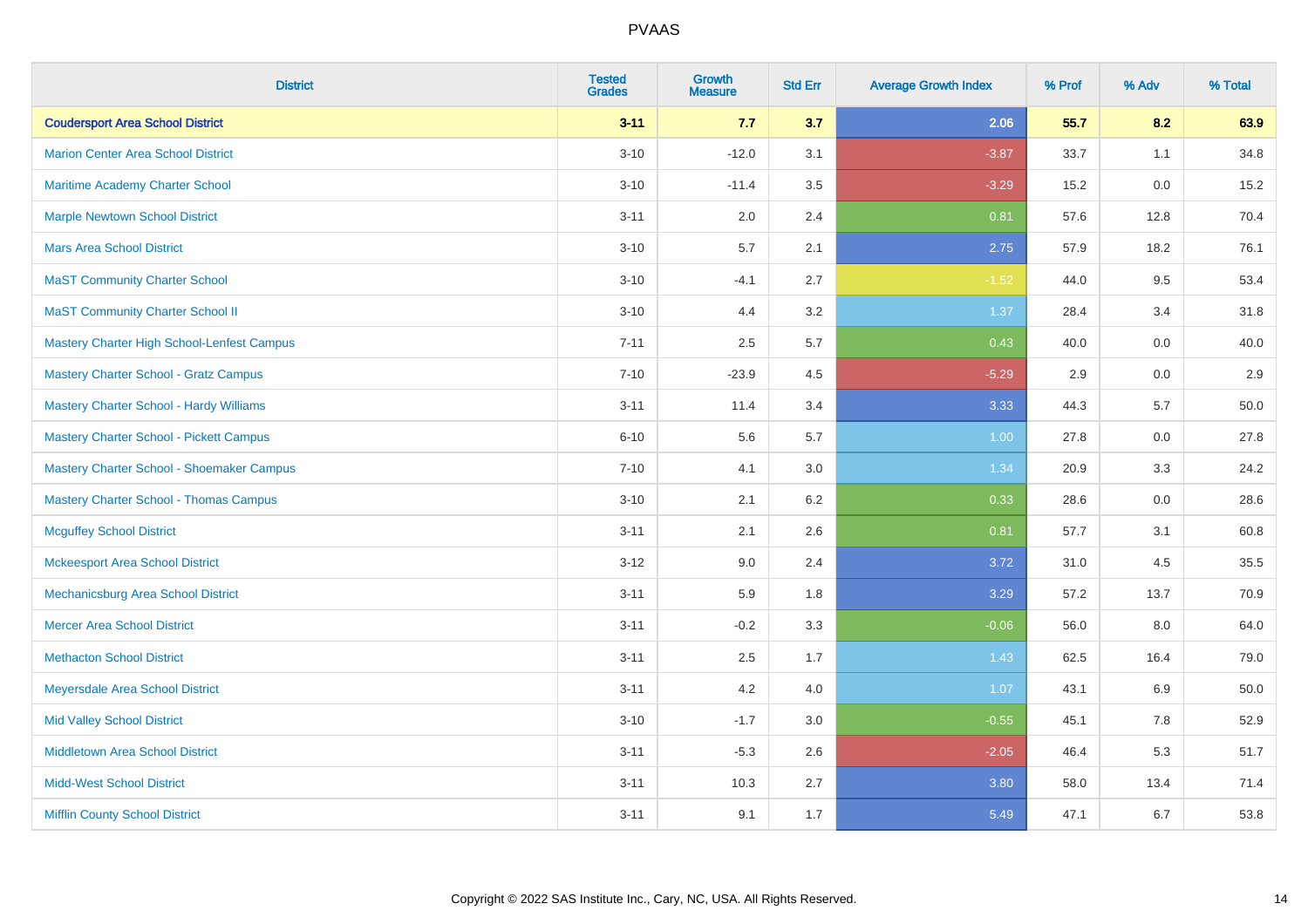| <b>District</b>                           | <b>Tested</b><br><b>Grades</b> | <b>Growth</b><br><b>Measure</b> | <b>Std Err</b> | <b>Average Growth Index</b> | % Prof | % Adv   | % Total |
|-------------------------------------------|--------------------------------|---------------------------------|----------------|-----------------------------|--------|---------|---------|
| <b>Coudersport Area School District</b>   | $3 - 11$                       | 7.7                             | 3.7            | 2.06                        | 55.7   | 8.2     | 63.9    |
| Mifflinburg Area School District          | $3 - 11$                       | $-15.8$                         | 2.5            | $-6.30$                     | 42.4   | 4.0     | 46.4    |
| <b>Millcreek Township School District</b> | $3 - 11$                       | 3.1                             | 1.5            | 2.06                        | 55.6   | 14.2    | 69.7    |
| Millersburg Area School District          | $3 - 11$                       | 6.2                             | 3.8            | 1.63                        | 51.8   | 7.4     | 59.3    |
| <b>Millville Area School District</b>     | $3 - 12$                       | $-0.9$                          | 4.7            | $-0.18$                     | 51.4   | 5.4     | 56.8    |
| <b>Milton Area School District</b>        | $3 - 11$                       | $-8.7$                          | 2.5            | $-3.52$                     | 45.4   | 6.9     | 52.3    |
| <b>Minersville Area School District</b>   | $3 - 11$                       | $-14.4$                         | 3.7            | $-3.90$                     | 39.3   | 3.3     | 42.6    |
| <b>Mohawk Area School District</b>        | $3 - 11$                       | $-7.5$                          | 3.1            | $-2.45$                     | 49.4   | 11.0    | 60.4    |
| <b>Monessen City School District</b>      | $3 - 10$                       | 8.3                             | 4.5            | 1.85                        | 42.9   | 2.9     | 45.7    |
| <b>Moniteau School District</b>           | $3 - 11$                       | $-11.8$                         | 3.3            | $-3.56$                     | 50.0   | 6.3     | 56.3    |
| Montgomery Area School District           | $3 - 11$                       | 10.7                            | 3.6            | 2.96                        | 48.7   | 12.4    | 61.1    |
| <b>Montour School District</b>            | $3 - 11$                       | $-1.8$                          | 2.1            | $-0.88$                     | 61.4   | 15.1    | 76.5    |
| <b>Montoursville Area School District</b> | $3 - 12$                       | 10.8                            | 2.5            | 4.24                        | 44.6   | 20.1    | 64.8    |
| <b>Montrose Area School District</b>      | $3 - 10$                       | $-5.5$                          | $3.0\,$        | $-1.82$                     | 46.7   | 5.4     | 52.2    |
| Moon Area School District                 | $3 - 11$                       | 8.2                             | 1.9            | 4.25                        | 58.7   | 18.5    | 77.2    |
| Morrisville Borough School District       | $3 - 11$                       | 4.8                             | 4.3            | 1.10                        | 30.2   | 2.3     | 32.6    |
| <b>Moshannon Valley School District</b>   | $3 - 10$                       | $-7.0$                          | 3.4            | $-2.01$                     | 48.5   | $0.0\,$ | 48.5    |
| <b>Mount Carmel Area School District</b>  | $3 - 11$                       | $-0.6$                          | 3.1            | $-0.18$                     | 45.3   | 2.1     | 47.4    |
| Mount Pleasant Area School District       | $3 - 11$                       | $-5.0$                          | 2.6            | $-1.93$                     | 52.6   | 0.0     | 52.6    |
| <b>Mount Union Area School District</b>   | $3 - 10$                       | $-6.1$                          | 3.1            | $-1.97$                     | 32.2   | 3.4     | 35.6    |
| <b>Mountain View School District</b>      | $3 - 11$                       | 20.9                            | 3.5            | 5.91                        | 57.8   | 20.3    | 78.1    |
| Mt Lebanon School District                | $3 - 11$                       | $-1.0$                          | 1.5            | $-0.70$                     | 61.9   | 24.0    | 85.9    |
| <b>Muhlenberg School District</b>         | $3 - 10$                       | 4.0                             | 1.9            | 2.10                        | 34.2   | 2.6     | 36.8    |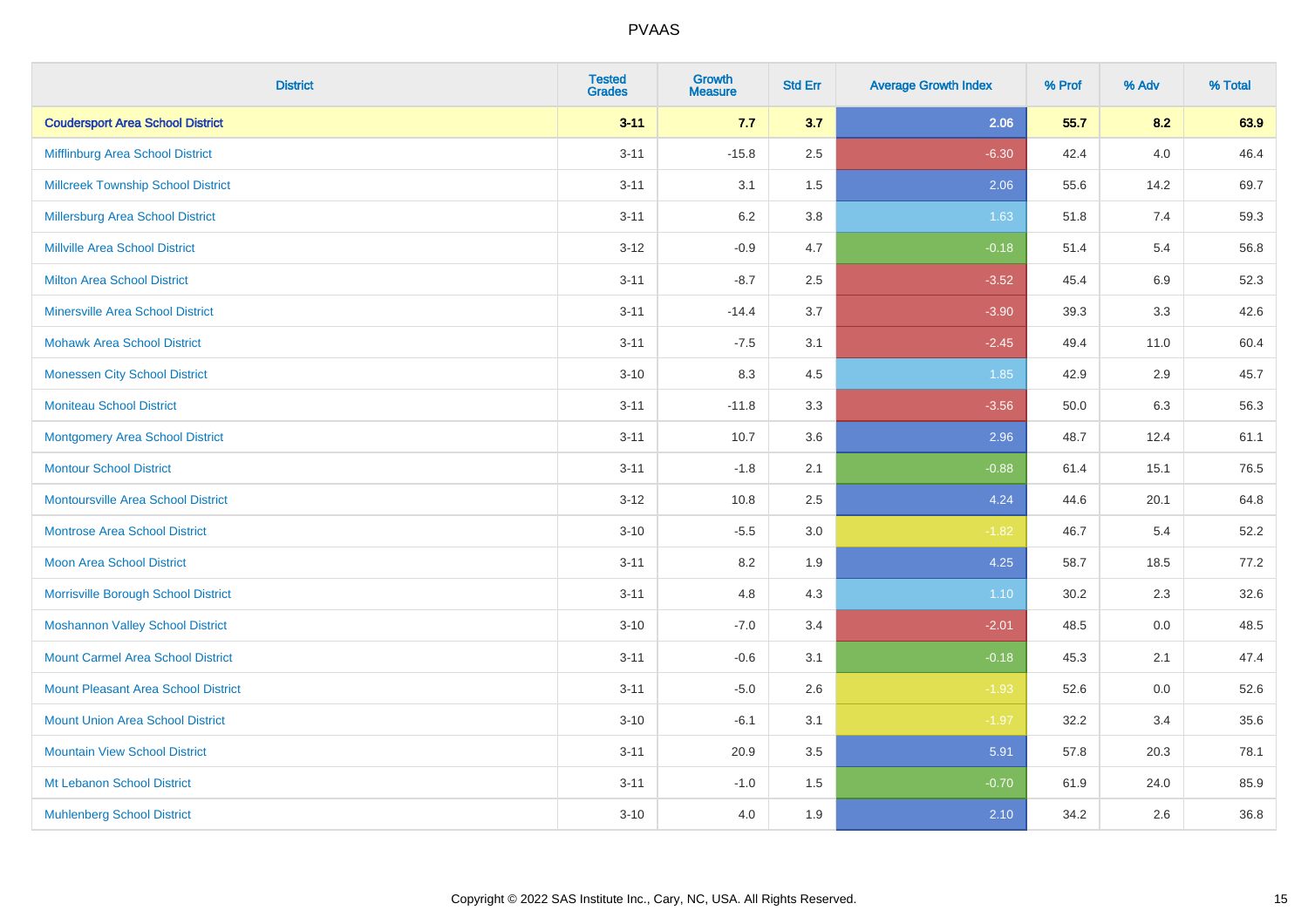| <b>District</b>                             | <b>Tested</b><br><b>Grades</b> | <b>Growth</b><br><b>Measure</b> | <b>Std Err</b> | <b>Average Growth Index</b> | % Prof | % Adv   | % Total |
|---------------------------------------------|--------------------------------|---------------------------------|----------------|-----------------------------|--------|---------|---------|
| <b>Coudersport Area School District</b>     | $3 - 11$                       | 7.7                             | 3.7            | 2.06                        | 55.7   | 8.2     | 63.9    |
| Multicultural Academy Charter School        | $9 - 11$                       | 9.5                             | 3.5            | 2.69                        | 22.0   | 0.0     | 22.0    |
| <b>Muncy School District</b>                | $3 - 11$                       | $-8.1$                          | 3.7            | $-2.21$                     | 42.0   | 3.8     | 45.8    |
| <b>Nazareth Area School District</b>        | $3 - 11$                       | $-4.7$                          | 1.7            | $-2.82$                     | 59.2   | $9.9\,$ | 69.0    |
| <b>Neshaminy School District</b>            | $3 - 11$                       | 4.0                             | 1.3            | 3.02                        | 58.7   | 9.5     | 68.2    |
| <b>Neshannock Township School District</b>  | $3 - 10$                       | $-9.7$                          | 2.9            | $-3.34$                     | 62.4   | 5.6     | 67.9    |
| <b>New Brighton Area School District</b>    | $3 - 11$                       | 4.6                             | 3.1            | 1.47                        | 60.9   | 5.8     | 66.7    |
| <b>New Castle Area School District</b>      | $3 - 12$                       | $-6.4$                          | 2.4            | $-2.66$                     | 32.5   | 4.3     | 36.8    |
| <b>New Foundations Charter School</b>       | $3 - 11$                       | 5.4                             | 2.2            | 2.41                        | 47.2   | 2.5     | 49.8    |
| New Hope-Solebury School District           | $3 - 11$                       | 7.5                             | 2.9            | 2.57                        | 68.2   | 22.7    | 90.9    |
| New Kensington-Arnold School District       | $3 - 11$                       | $-0.4$                          | 3.8            | $-0.10$                     | 40.7   | 3.7     | 44.4    |
| <b>Newport School District</b>              | $3 - 12$                       | 1.4                             | 3.5            | 0.41                        | 51.5   | 10.3    | 61.8    |
| Norristown Area School District             | $3-12$                         | $-12.8$                         | 1.6            | $-7.98$                     | 23.5   | 2.3     | 25.7    |
| <b>North Allegheny School District</b>      | $3 - 11$                       | 17.4                            | 1.3            | 13.52                       | 59.5   | 28.1    | 87.6    |
| <b>North Clarion County School District</b> | $3 - 12$                       | 3.7                             | 4.3            | 0.85                        | 67.5   | 15.0    | 82.5    |
| <b>North East School District</b>           | $3 - 11$                       | $-9.3$                          | 3.1            | $-3.02$                     | 62.6   | 14.4    | 77.0    |
| <b>North Hills School District</b>          | $3 - 11$                       | $-1.8$                          | 1.8            | $-0.96$                     | 59.1   | 14.1    | 73.2    |
| <b>North Penn School District</b>           | $3 - 11$                       | 9.1                             | 1.1            | 8.36                        | 55.8   | 17.0    | 72.8    |
| North Pocono School District                | $3 - 11$                       | $-2.3$                          | 3.4            | $-0.68$                     | 52.0   | 16.4    | 68.5    |
| North Schuylkill School District            | $3 - 11$                       | $-1.0$                          | 2.4            | $-0.42$                     | 41.8   | 5.1     | 46.8    |
| <b>North Star School District</b>           | $3 - 11$                       | $-8.7$                          | 3.5            | $-2.51$                     | 47.8   | 6.0     | 53.7    |
| Northampton Area School District            | $3 - 11$                       | 4.0                             | 1.6            | 2.51                        | 52.3   | 10.8    | 63.1    |
| <b>Northeast Bradford School District</b>   | $3 - 10$                       | $-3.1$                          | 4.0            | $-0.78$                     | 33.9   | 3.4     | 37.3    |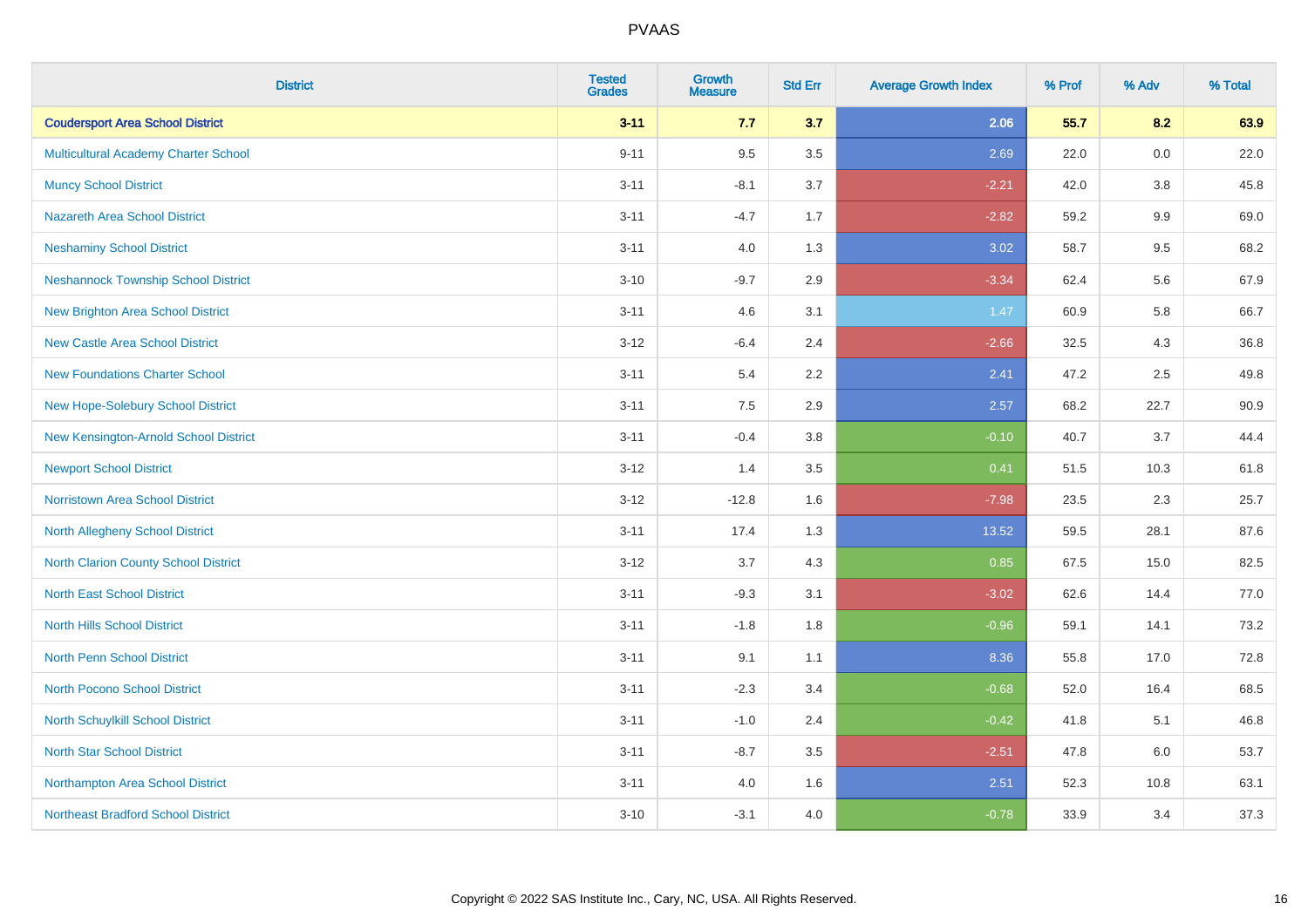| <b>District</b>                         | <b>Tested</b><br><b>Grades</b> | <b>Growth</b><br><b>Measure</b> | <b>Std Err</b> | <b>Average Growth Index</b> | % Prof | % Adv | % Total |
|-----------------------------------------|--------------------------------|---------------------------------|----------------|-----------------------------|--------|-------|---------|
| <b>Coudersport Area School District</b> | $3 - 11$                       | 7.7                             | 3.7            | 2.06                        | 55.7   | 8.2   | 63.9    |
| Northeastern York School District       | $3 - 11$                       | 5.9                             | 2.0            | 3.03                        | 51.1   | 16.6  | 67.6    |
| Northern Bedford County School District | $3 - 11$                       | 16.5                            | 3.6            | 4.58                        | 51.7   | 20.0  | 71.7    |
| Northern Cambria School District        | $3 - 11$                       | 10.0                            | 3.3            | 3.04                        | 47.4   | 5.1   | 52.6    |
| Northern Lebanon School District        | $3 - 11$                       | 0.4                             | 2.5            | 0.15                        | 28.0   | 3.0   | 31.0    |
| Northern Lehigh School District         | $3-12$                         | $-10.4$                         | 2.7            | $-3.82$                     | 28.0   | 9.3   | 37.3    |
| <b>Northern Potter School District</b>  | $3 - 12$                       | $-13.1$                         | 4.6            | $-2.84$                     | 37.5   | 0.0   | 37.5    |
| Northern Tioga School District          | $3 - 12$                       | $-7.5$                          | 2.8            | $-2.64$                     | 54.0   | 1.2   | 55.2    |
| Northern York County School District    | $3 - 11$                       | 15.6                            | 2.0            | 7.98                        | 57.4   | 11.5  | 68.8    |
| Northgate School District               | $3 - 11$                       | 6.3                             | 3.6            | 1.73                        | 53.3   | 16.7  | 70.0    |
| Northwest Area School District          | $3 - 10$                       | $-10.0$                         | 3.8            | $-2.59$                     | 34.6   | 7.3   | 41.8    |
| Northwestern Lehigh School District     | $3 - 11$                       | 2.2                             | 2.3            | 0.93                        | 53.3   | 9.7   | 63.0    |
| Northwestern School District            | $3 - 11$                       | $-24.9$                         | 3.5            | $-7.13$                     | 42.6   | 2.9   | 45.6    |
| <b>Norwin School District</b>           | $3 - 11$                       | 18.0                            | 1.7            | 10.37                       | 58.5   | 27.0  | 85.4    |
| <b>Octorara Area School District</b>    | $3 - 11$                       | 9.1                             | 2.4            | 3.82                        | 52.1   | 8.5   | 60.6    |
| Oil City Area School District           | $3 - 11$                       | $-2.9$                          | 2.6            | $-1.08$                     | 44.4   | 5.8   | 50.2    |
| <b>Old Forge School District</b>        | $3-12$                         | $-5.9$                          | 3.4            | $-1.73$                     | 52.9   | 7.1   | 60.0    |
| <b>Oley Valley School District</b>      | $3 - 11$                       | $-0.4$                          | 2.8            | $-0.15$                     | 43.1   | 12.9  | 56.0    |
| <b>Oswayo Valley School District</b>    | $3 - 12$                       | 8.5                             | 5.0            | 1.68                        | 50.0   | 16.7  | 66.7    |
| <b>Otto-Eldred School District</b>      | $3 - 11$                       | $-0.7$                          | 4.2            | $-0.15$                     | 56.2   | 6.2   | 62.5    |
| <b>Owen J Roberts School District</b>   | $3 - 11$                       | $-12.3$                         | 1.6            | $-7.61$                     | 57.0   | 11.9  | 69.0    |
| <b>Oxford Area School District</b>      | $3 - 11$                       | $-4.3$                          | 1.9            | $-2.26$                     | 41.3   | 8.0   | 49.3    |
| <b>Palisades School District</b>        | $3 - 11$                       | $-8.7$                          | 2.8            | $-3.06$                     | 53.8   | 6.7   | 60.5    |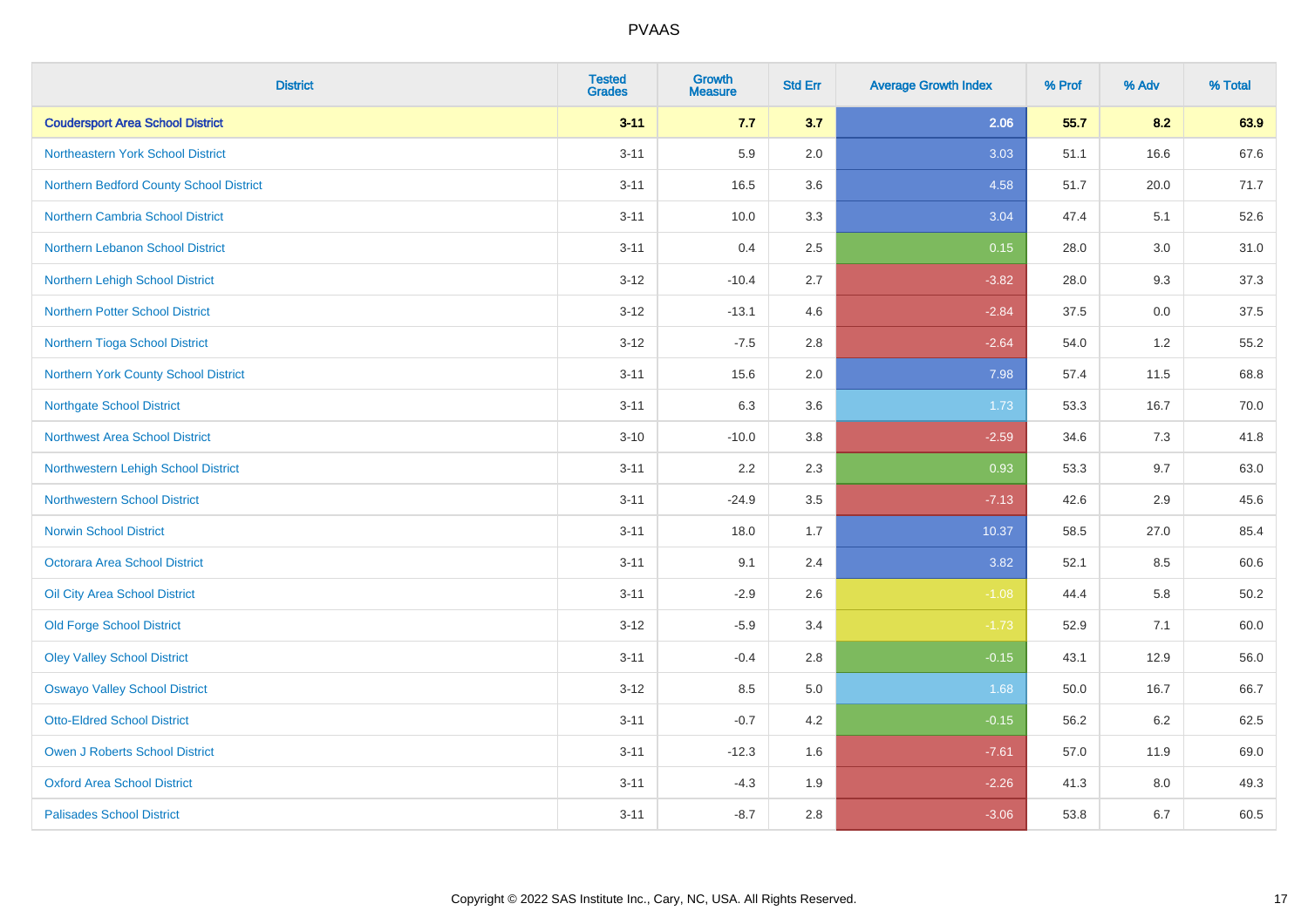| <b>District</b>                               | <b>Tested</b><br><b>Grades</b> | <b>Growth</b><br><b>Measure</b> | <b>Std Err</b> | <b>Average Growth Index</b> | % Prof | % Adv   | % Total |
|-----------------------------------------------|--------------------------------|---------------------------------|----------------|-----------------------------|--------|---------|---------|
| <b>Coudersport Area School District</b>       | $3 - 11$                       | 7.7                             | 3.7            | 2.06                        | 55.7   | 8.2     | 63.9    |
| <b>Palmerton Area School District</b>         | $3 - 11$                       | $-1.2$                          | 3.0            | $-0.39$                     | 57.4   | $5.0\,$ | 62.4    |
| Palmyra Area School District                  | $3 - 11$                       | 5.6                             | 1.9            | 2.96                        | 56.4   | 15.6    | 72.0    |
| <b>Panther Valley School District</b>         | $3-12$                         | $-0.6$                          | 3.3            | $-0.19$                     | 47.9   | 4.3     | 52.1    |
| <b>Parkland School District</b>               | $3 - 11$                       | 5.3                             | 1.2            | 4.30                        | 58.0   | 22.3    | 80.4    |
| Pen Argyl Area School District                | $3 - 12$                       | 9.2                             | 2.7            | 3.46                        | 50.0   | 12.6    | 62.6    |
| Penn Cambria School District                  | $3 - 11$                       | $-0.0$                          | 2.7            | $-0.01$                     | 61.5   | 7.7     | 69.2    |
| <b>Penn Hills School District</b>             | $3 - 11$                       | $-7.6$                          | 2.6            | $-2.94$                     | 33.1   | 0.7     | 33.8    |
| <b>Penn Manor School District</b>             | $3 - 11$                       | $-0.4$                          | 1.6            | $-0.25$                     | 51.9   | 12.6    | 64.5    |
| <b>Penncrest School District</b>              | $3 - 11$                       | 5.7                             | 2.2            | 2.57                        | 47.2   | 7.1     | 54.3    |
| <b>Penn-Delco School District</b>             | $3 - 11$                       | $-6.8$                          | 1.9            | $-3.51$                     | 46.6   | 3.2     | 49.8    |
| <b>Pennridge School District</b>              | $3 - 10$                       | $-16.8$                         | 1.4            | $-11.59$                    | 46.8   | 8.0     | 54.9    |
| Penns Manor Area School District              | $3-12$                         | $-17.0$                         | 3.7            | $-4.52$                     | 29.7   | 3.1     | 32.8    |
| Penns Valley Area School District             | $3 - 12$                       | 14.0                            | 2.9            | 4.80                        | 41.9   | 23.1    | 65.0    |
| <b>Pennsbury School District</b>              | $3 - 11$                       | 11.7                            | 1.5            | 7.90                        | 60.1   | 21.3    | 81.3    |
| Pennsylvania Cyber Charter School             | $3 - 11$                       | 11.6                            | 1.5            | 7.54                        | 46.3   | 5.0     | 51.3    |
| Pennsylvania Distance Learning Charter School | $3 - 12$                       | 9.3                             | 4.2            | 2.22                        | 42.2   | 3.1     | 45.3    |
| Pennsylvania Leadership Charter School        | $3 - 11$                       | 4.6                             | 2.2            | 2.13                        | 55.4   | 11.2    | 66.7    |
| Pennsylvania Virtual Charter School           | $3 - 11$                       | 11.8                            | 3.5            | 3.37                        | 56.5   | 11.1    | 67.6    |
| <b>Penn-Trafford School District</b>          | $3 - 11$                       | 13.4                            | 1.7            | 7.87                        | 62.3   | 21.9    | 84.2    |
| People For People Charter School              | $3 - 12$                       | 13.3                            | 5.5            | 2.43                        | 13.5   | 0.0     | 13.5    |
| <b>Pequea Valley School District</b>          | $3 - 11$                       | $-5.8$                          | 3.2            | $-1.80$                     | 39.8   | 9.1     | 48.9    |
| <b>Perkiomen Valley School District</b>       | $3 - 11$                       | $-3.5$                          | 1.6            | $-2.18$                     | 53.8   | 13.4    | 67.2    |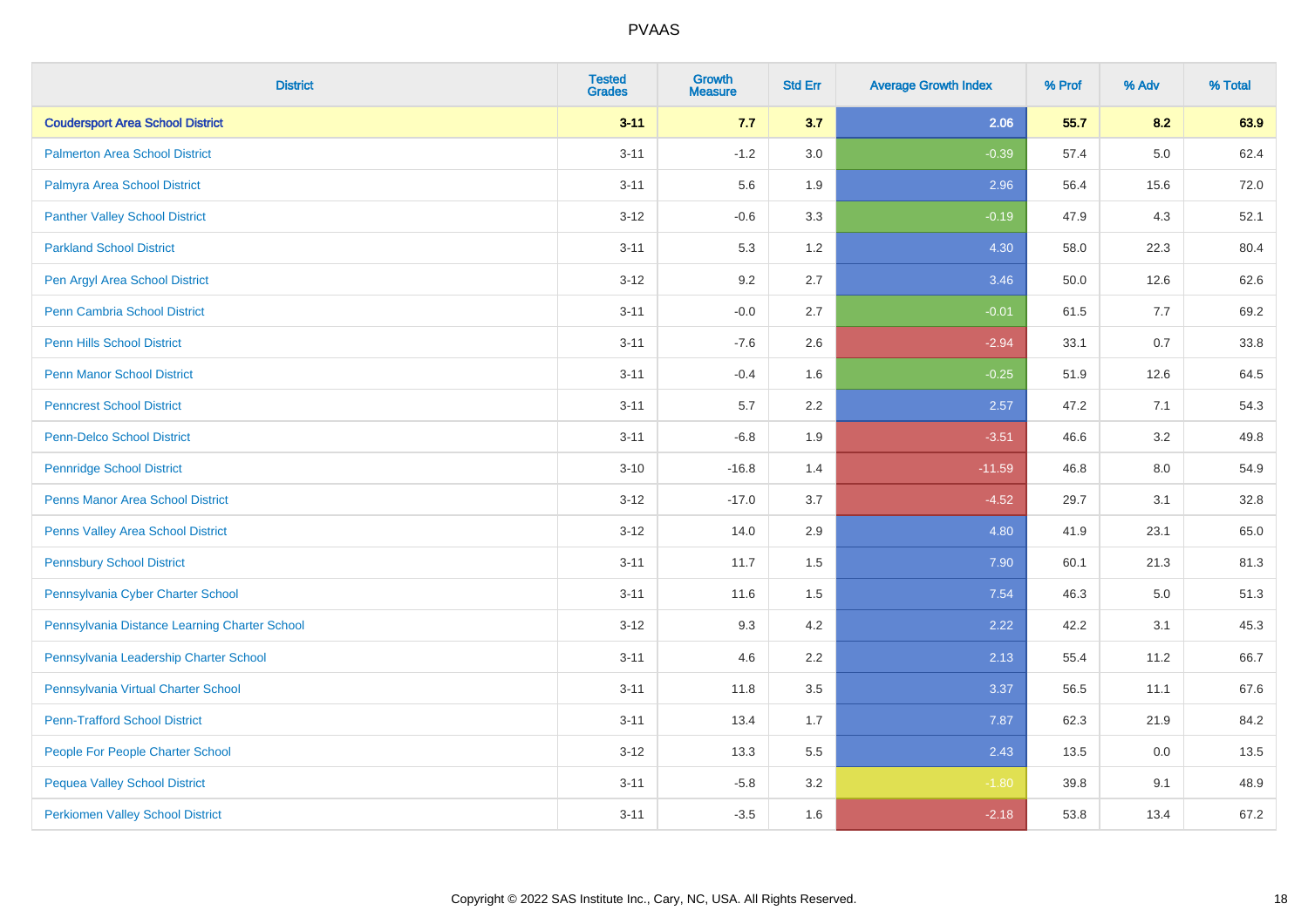| <b>District</b>                                                       | <b>Tested</b><br><b>Grades</b> | <b>Growth</b><br><b>Measure</b> | <b>Std Err</b> | <b>Average Growth Index</b> | % Prof | % Adv | % Total |
|-----------------------------------------------------------------------|--------------------------------|---------------------------------|----------------|-----------------------------|--------|-------|---------|
| <b>Coudersport Area School District</b>                               | $3 - 11$                       | 7.7                             | 3.7            | 2.06                        | 55.7   | 8.2   | 63.9    |
| Perseus House Charter School Of Excellence                            | $6 - 11$                       | $-5.2$                          | 3.0            | $-1.72$                     | 16.5   | 0.0   | 16.5    |
| <b>Peters Township School District</b>                                | $3 - 11$                       | 5.0                             | 1.8            | 2.76                        | 59.8   | 26.1  | 85.9    |
| Philadelphia Academy Charter School                                   | $3 - 11$                       | $-8.9$                          | 2.9            | $-3.04$                     | 50.5   | 2.9   | 53.4    |
| Philadelphia City School District                                     | $3 - 12$                       | 7.5                             | 0.6            | 12.64                       | 38.4   | 7.0   | 45.4    |
| Philadelphia Electrical & Tech Charter High School                    | $10 - 10$                      | $-0.5$                          | 2.9            | $-0.15$                     | 8.8    | 0.0   | 8.8     |
| Philipsburg-Osceola Area School District                              | $3 - 11$                       | $-24.8$                         | 3.3            | $-7.43$                     | 19.7   | 2.6   | 22.4    |
| <b>Phoenixville Area School District</b>                              | $3 - 11$                       | $-1.7$                          | 2.1            | $-0.83$                     | 59.9   | 10.6  | 70.5    |
| <b>Pine Grove Area School District</b>                                | $3 - 11$                       | $-7.7$                          | 2.9            | $-2.66$                     | 42.3   | 7.7   | 50.0    |
| <b>Pine-Richland School District</b>                                  | $3 - 11$                       | 11.5                            | 1.8            | 6.31                        | 60.6   | 24.4  | 85.0    |
| <b>Pittsburgh School District</b>                                     | $3 - 11$                       | $-3.3$                          | 1.1            | $-3.04$                     | 33.9   | 8.2   | 42.1    |
| <b>Pittston Area School District</b>                                  | $3 - 11$                       | $-10.1$                         | 5.6            | $-1.80$                     | 38.1   | 9.5   | 47.6    |
| <b>Pleasant Valley School District</b>                                | $3 - 11$                       | 3.1                             | 2.0            | 1.57                        | 57.2   | 5.5   | 62.8    |
| <b>Plum Borough School District</b>                                   | $3 - 11$                       | $-11.3$                         | 2.2            | $-5.19$                     | 51.1   | 9.0   | 60.1    |
| Pocono Mountain School District                                       | $3 - 12$                       | 6.8                             | 1.5            | 4.62                        | 45.8   | 5.0   | 50.7    |
| <b>Port Allegany School District</b>                                  | $3 - 11$                       | 4.4                             | 3.6            | 1.21                        | 28.1   | 9.4   | 37.5    |
| <b>Portage Area School District</b>                                   | $3 - 10$                       | $-8.1$                          | 3.6            | $-2.26$                     | 40.6   | 9.4   | 50.0    |
| <b>Pottsgrove School District</b>                                     | $3 - 11$                       | 2.8                             | 2.0            | 1.35                        | 44.0   | 10.0  | 53.9    |
| <b>Pottstown School District</b>                                      | $3 - 12$                       | $-4.0$                          | 2.4            | $-1.68$                     | 29.8   | 1.2   | 31.0    |
| <b>Pottsville Area School District</b>                                | $3 - 12$                       | 4.4                             | 2.3            | 1.94                        | 44.8   | 5.4   | 50.2    |
| Preparatory Charter School Of Mathematics, Science, Tech, And Careers | $9 - 10$                       | $-4.0$                          | 2.5            | $-1.59$                     | 15.0   | 0.0   | 15.0    |
| Propel Charter School - Braddock Hills                                | $3 - 11$                       | $-13.6$                         | 3.6            | $-3.81$                     | 9.7    | 1.6   | 11.3    |
| <b>Propel Charter School-Homestead</b>                                | $3 - 11$                       | $-11.7$                         | 4.1            | $-2.84$                     | 15.9   | 0.0   | 15.9    |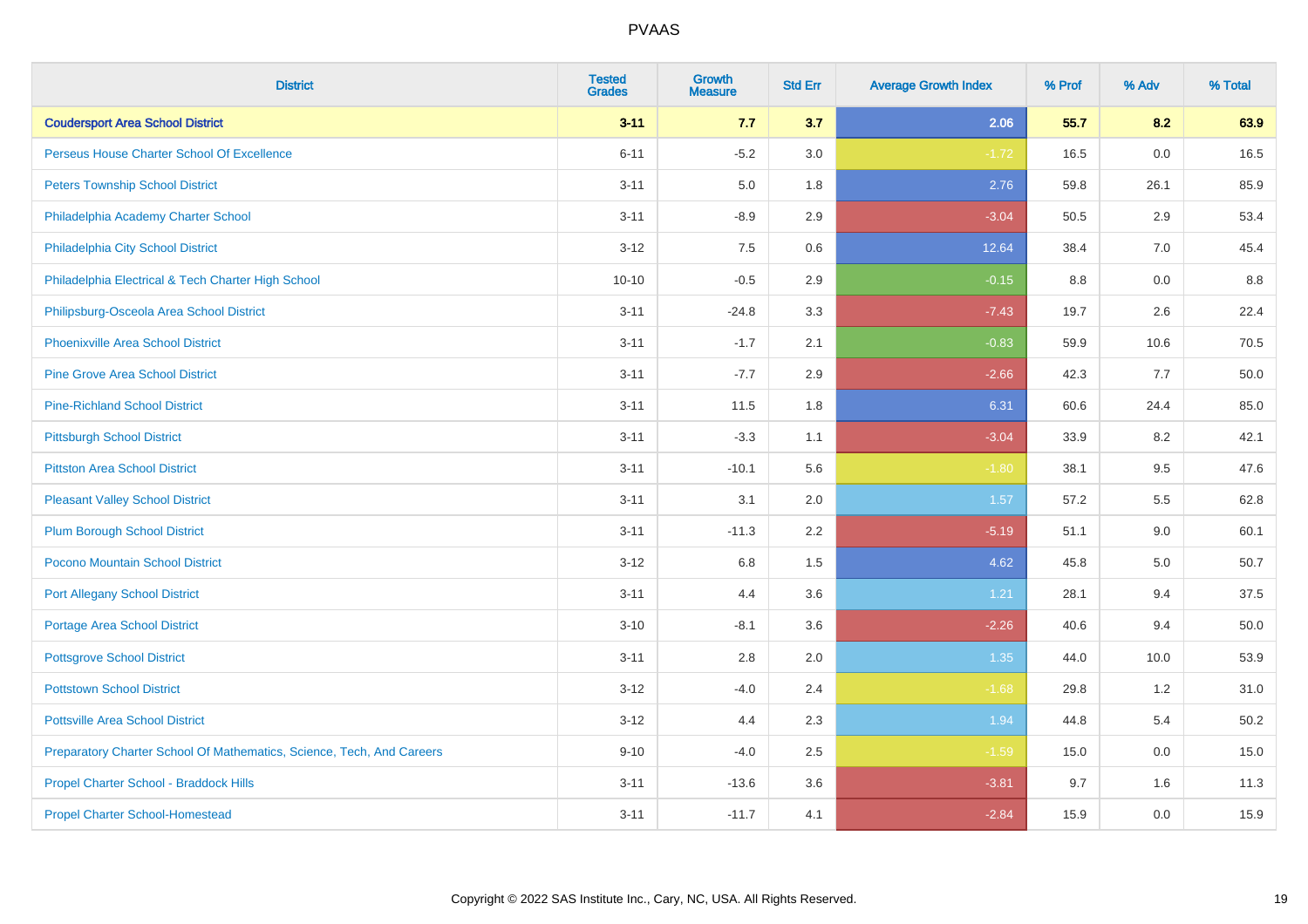| <b>District</b>                                | <b>Tested</b><br><b>Grades</b> | <b>Growth</b><br><b>Measure</b> | <b>Std Err</b> | <b>Average Growth Index</b> | % Prof | % Adv   | % Total |
|------------------------------------------------|--------------------------------|---------------------------------|----------------|-----------------------------|--------|---------|---------|
| <b>Coudersport Area School District</b>        | $3 - 11$                       | 7.7                             | 3.7            | 2.06                        | 55.7   | 8.2     | 63.9    |
| <b>Propel Charter School-Montour</b>           | $3 - 10$                       | $-10.7$                         | 3.9            | $-2.71$                     | 13.7   | 0.0     | 13.7    |
| <b>Punxsutawney Area School District</b>       | $3 - 11$                       | 4.2                             | 2.9            | 1.45                        | 55.0   | 5.5     | 60.6    |
| <b>Purchase Line School District</b>           | $3 - 12$                       | 1.7                             | 3.5            | 0.47                        | 43.1   | 5.4     | 48.5    |
| <b>Quaker Valley School District</b>           | $3 - 11$                       | $-2.8$                          | 2.6            | $-1.08$                     | 55.2   | 13.2    | 68.4    |
| <b>Quakertown Community School District</b>    | $3 - 12$                       | $-4.4$                          | 1.6            | $-2.70$                     | 56.5   | 10.0    | 66.6    |
| <b>Radnor Township School District</b>         | $3-12$                         | 1.0                             | 2.1            | 0.50                        | 65.0   | 23.2    | 88.2    |
| <b>Reach Cyber Charter School</b>              | $3 - 11$                       | 8.1                             | 4.7            | 1.72                        | 42.4   | 4.6     | 47.0    |
| <b>Reading School District</b>                 | $3 - 11$                       | 10.1                            | 1.4            | 7.25                        | 24.7   | 2.4     | 27.2    |
| <b>Redbank Valley School District</b>          | $3 - 11$                       | $-9.5$                          | 3.4            | $-2.77$                     | 31.5   | 4.9     | 36.4    |
| Renaissance Academy Charter School             | $3 - 11$                       | 8.3                             | 3.3            | 2.54                        | 45.6   | 22.8    | 68.4    |
| <b>Reynolds School District</b>                | $3 - 10$                       | 0.5                             | 3.4            | 0.16                        | 52.1   | 7.0     | 59.2    |
| <b>Richland School District</b>                | $3 - 11$                       | 6.7                             | 2.9            | 2.33                        | 62.2   | 19.2    | 81.4    |
| <b>Ridgway Area School District</b>            | $3 - 11$                       | $-14.5$                         | 4.1            | $-3.56$                     | 49.0   | 9.8     | 58.8    |
| <b>Ridley School District</b>                  | $3 - 12$                       | 10.0                            | 1.6            | 6.10                        | 45.6   | 8.2     | 53.8    |
| <b>Ringgold School District</b>                | $3 - 11$                       | $-14.7$                         | 2.4            | $-6.04$                     | 41.5   | 7.9     | 49.4    |
| <b>Riverside Beaver County School District</b> | $3 - 11$                       | $-14.0$                         | 3.0            | $-4.64$                     | 49.4   | 8.8     | 58.2    |
| <b>Riverside School District</b>               | $3 - 11$                       | $-3.2$                          | 3.0            | $-1.09$                     | 43.0   | 9.0     | 52.0    |
| <b>Riverview School District</b>               | $3 - 11$                       | $-4.6$                          | 3.8            | $-1.20$                     | 57.9   | 15.8    | 73.7    |
| <b>Roberto Clemente Charter School</b>         | $3-12$                         | 2.2                             | 4.9            | 0.45                        | 27.5   | $5.0\,$ | 32.5    |
| Rochester Area School District                 | $3 - 11$                       | $-13.2$                         | 4.6            | $-2.89$                     | 19.5   | 1.3     | 20.8    |
| <b>Rose Tree Media School District</b>         | $3 - 10$                       | $-25.6$                         | 2.4            | $-10.76$                    | 54.8   | 6.4     | 61.2    |
| Saint Marys Area School District               | $3 - 11$                       | 7.8                             | 2.6            | 3.04                        | 57.0   | 8.2     | 65.2    |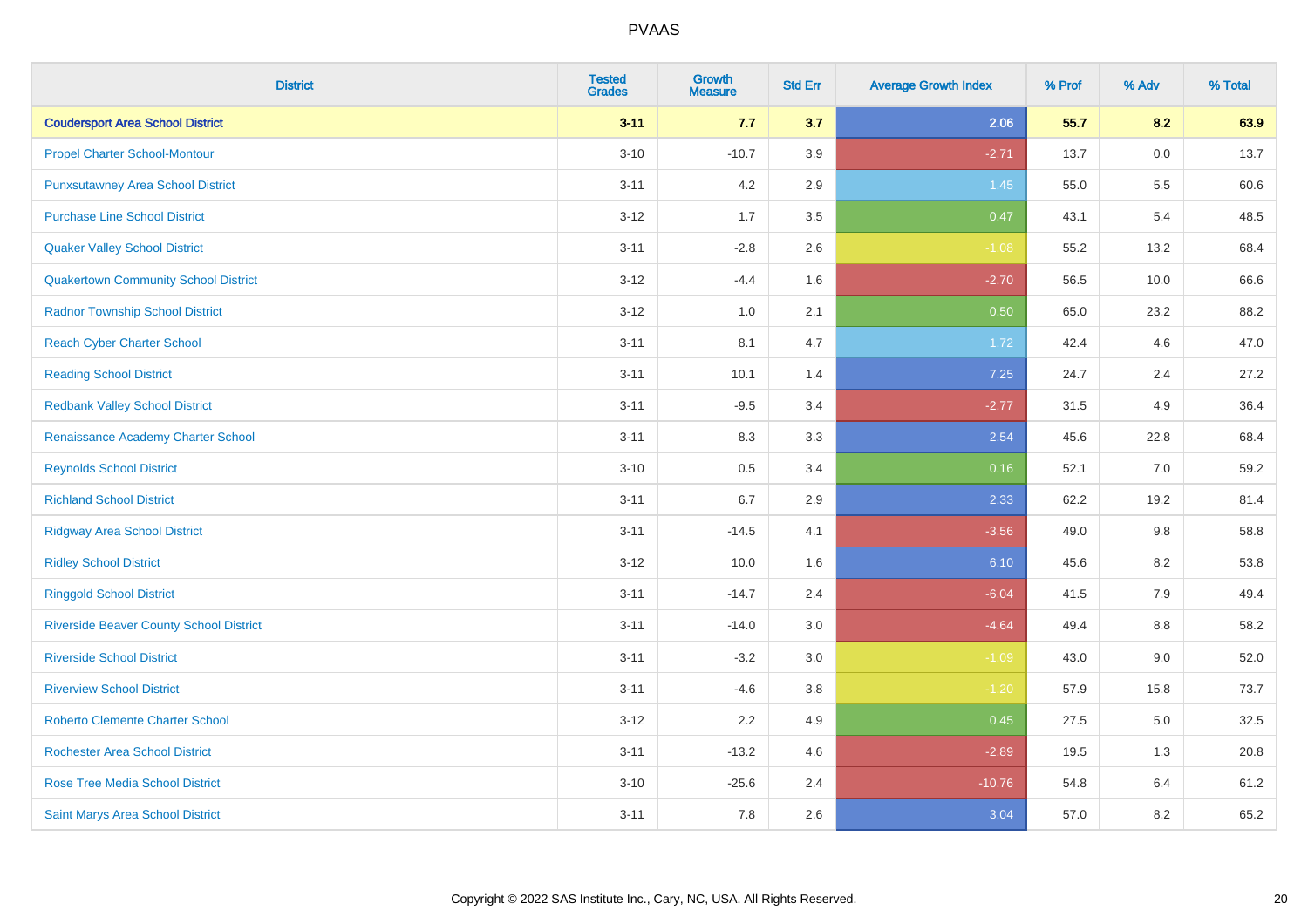| <b>District</b>                               | <b>Tested</b><br><b>Grades</b> | <b>Growth</b><br><b>Measure</b> | <b>Std Err</b> | <b>Average Growth Index</b> | % Prof | % Adv | % Total |
|-----------------------------------------------|--------------------------------|---------------------------------|----------------|-----------------------------|--------|-------|---------|
| <b>Coudersport Area School District</b>       | $3 - 11$                       | 7.7                             | 3.7            | 2.06                        | 55.7   | 8.2   | 63.9    |
| <b>Salisbury Township School District</b>     | $3 - 11$                       | 6.3                             | 3.6            | 1.77                        | 46.2   | 6.6   | 52.8    |
| Salisbury-Elk Lick School District            | $3 - 11$                       | $-13.5$                         | 5.9            | $-2.30$                     | 27.8   | 0.0   | 27.8    |
| <b>Saucon Valley School District</b>          | $3 - 11$                       | 14.7                            | 2.5            | 5.98                        | 48.7   | 20.2  | 69.0    |
| <b>Sayre Area School District</b>             | $3 - 11$                       | 11.2                            | 3.5            | 3.20                        | 52.2   | 7.5   | 59.7    |
| <b>School Lane Charter School</b>             | $3 - 11$                       | 12.4                            | 3.6            | 3.43                        | 59.1   | 9.8   | 68.9    |
| Schuylkill Haven Area School District         | $3 - 11$                       | $-15.3$                         | 3.1            | $-4.87$                     | 49.7   | 2.4   | 52.1    |
| <b>Schuylkill Valley School District</b>      | $3 - 11$                       | 1.4                             | 2.5            | 0.56                        | 55.1   | 10.2  | 65.3    |
| <b>Scranton School District</b>               | $3 - 12$                       | $-2.9$                          | 2.4            | $-1.22$                     | 45.6   | 3.6   | 49.1    |
| <b>Selinsgrove Area School District</b>       | $3 - 12$                       | 8.3                             | 2.3            | 3.54                        | 56.8   | 10.0  | 66.8    |
| <b>Seneca Valley School District</b>          | $3 - 11$                       | $-1.4$                          | 1.4            | $-0.99$                     | 57.2   | 11.4  | 68.6    |
| <b>Shade-Central City School District</b>     | $3 - 11$                       | $-5.9$                          | 4.6            | $-1.28$                     | 27.8   | 0.0   | 27.8    |
| <b>Shaler Area School District</b>            | $3 - 11$                       | $-0.8$                          | 1.9            | $-0.43$                     | 49.1   | 9.6   | 58.7    |
| <b>Shamokin Area School District</b>          | $3 - 11$                       | $-7.7$                          | 4.8            | $-1.60$                     | 38.1   | 3.2   | 41.3    |
| <b>Shanksville-Stonycreek School District</b> | $3 - 10$                       | 7.0                             | 5.9            | 1.20                        | 64.7   | 17.6  | 82.4    |
| <b>Sharon City School District</b>            | $3 - 11$                       | 4.9                             | 2.6            | 1.87                        | 48.2   | 5.3   | 53.4    |
| <b>Sharpsville Area School District</b>       | $3 - 11$                       | $-1.4$                          | 3.5            | $-0.40$                     | 55.2   | 13.4  | 68.7    |
| <b>Shenandoah Valley School District</b>      | $3 - 11$                       | 9.7                             | 3.9            | 2.49                        | 28.3   | 5.0   | 33.3    |
| Shenango Area School District                 | $3 - 11$                       | $-2.6$                          | 3.3            | $-0.79$                     | 50.6   | 13.9  | 64.6    |
| <b>Shikellamy School District</b>             | $3 - 10$                       | $-22.3$                         | 2.5            | $-8.92$                     | 33.3   | 6.1   | 39.5    |
| <b>Shippensburg Area School District</b>      | $3 - 11$                       | 9.3                             | 1.9            | 4.84                        | 53.1   | 10.2  | 63.3    |
| <b>Slippery Rock Area School District</b>     | $3 - 11$                       | $-6.3$                          | 2.5            | $-2.51$                     | 56.2   | 9.5   | 65.7    |
| <b>Smethport Area School District</b>         | $3 - 12$                       | 0.6                             | 3.9            | 0.15                        | 37.0   | 1.8   | 38.9    |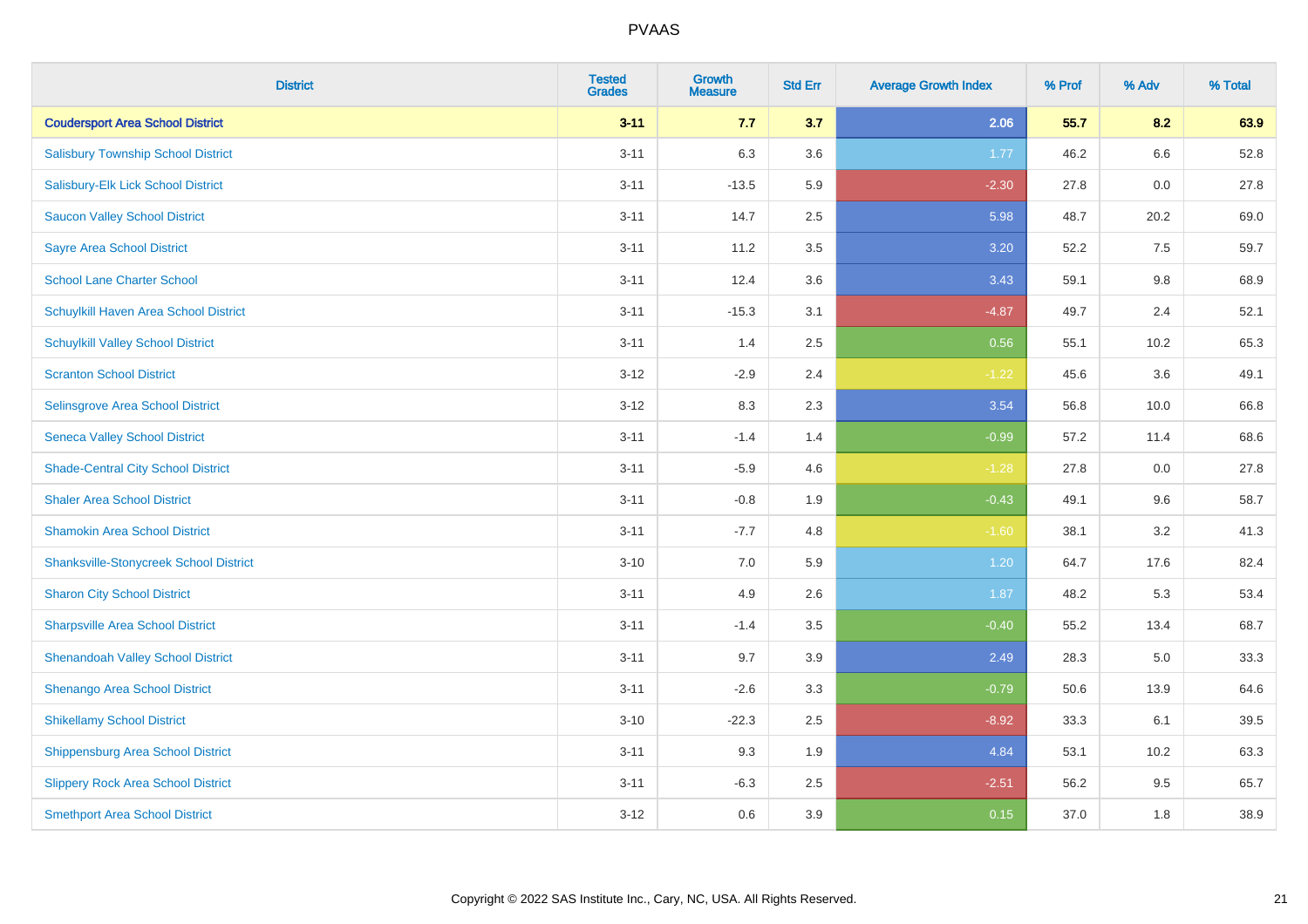| <b>District</b>                            | <b>Tested</b><br><b>Grades</b> | <b>Growth</b><br><b>Measure</b> | <b>Std Err</b> | <b>Average Growth Index</b> | % Prof | % Adv | % Total |
|--------------------------------------------|--------------------------------|---------------------------------|----------------|-----------------------------|--------|-------|---------|
| <b>Coudersport Area School District</b>    | $3 - 11$                       | 7.7                             | 3.7            | 2.06                        | 55.7   | 8.2   | 63.9    |
| <b>Solanco School District</b>             | $3 - 11$                       | $-11.0$                         | 2.0            | $-5.55$                     | 41.6   | 4.5   | 46.1    |
| <b>Somerset Area School District</b>       | $3 - 11$                       | $-4.4$                          | 2.3            | $-1.93$                     | 44.4   | 14.9  | 59.3    |
| <b>Souderton Area School District</b>      | $3 - 11$                       | 12.4                            | 1.5            | 8.28                        | 61.7   | 15.2  | 76.9    |
| South Allegheny School District            | $3 - 11$                       | $-8.8$                          | 3.2            | $-2.70$                     | 40.5   | 0.0   | 40.5    |
| South Butler County School District        | $3 - 10$                       | 3.9                             | 2.5            | 1.54                        | 53.1   | 16.6  | 69.7    |
| South Eastern School District              | $3 - 11$                       | 0.9                             | 2.4            | 0.39                        | 54.8   | 6.6   | 61.4    |
| South Fayette Township School District     | $3 - 11$                       | 1.7                             | 2.0            | 0.88                        | 61.0   | 26.5  | 87.6    |
| <b>South Park School District</b>          | $3 - 11$                       | $-11.3$                         | 2.7            | $-4.23$                     | 53.5   | 13.7  | 67.3    |
| South Side Area School District            | $3 - 11$                       | $-1.6$                          | 3.3            | $-0.48$                     | 50.0   | 6.8   | 56.8    |
| South Western School District              | $3 - 12$                       | 3.9                             | 1.9            | 2.08                        | 60.2   | 8.1   | 68.3    |
| South Williamsport Area School District    | $3 - 10$                       | $-5.7$                          | 2.5            | $-2.30$                     | 45.5   | 4.5   | 50.0    |
| <b>Southeastern Greene School District</b> | $3 - 10$                       | 3.3                             | 4.6            | 0.72                        | 57.6   | 6.1   | 63.6    |
| Southern Columbia Area School District     | $3 - 11$                       | $-14.6$                         | $3.0\,$        | $-4.92$                     | 55.0   | 4.0   | 59.0    |
| <b>Southern Fulton School District</b>     | $3 - 11$                       | $-23.7$                         | 4.4            | $-5.37$                     | 34.2   | 10.5  | 44.7    |
| Southern Huntingdon County School District | $3 - 11$                       | $-12.9$                         | 3.2            | $-3.98$                     | 32.5   | 2.5   | 35.0    |
| Southern Lehigh School District            | $3 - 11$                       | $-0.4$                          | 2.3            | $-0.17$                     | 66.1   | 11.9  | 78.0    |
| Southern Tioga School District             | $3 - 11$                       | $-11.5$                         | 2.7            | $-4.25$                     | 47.8   | 6.4   | 54.3    |
| Southern York County School District       | $3 - 11$                       | 14.2                            | 2.1            | 6.91                        | 55.1   | 18.1  | 73.1    |
| <b>Southmoreland School District</b>       | $3 - 11$                       | $-8.3$                          | 3.6            | $-2.32$                     | 56.8   | 7.2   | 64.0    |
| <b>Spring Cove School District</b>         | $3 - 11$                       | 3.4                             | 2.5            | 1.33                        | 47.8   | 12.7  | 60.4    |
| <b>Spring Grove Area School District</b>   | $3 - 11$                       | 5.6                             | 2.1            | 2.68                        | 55.1   | 15.0  | 70.1    |
| <b>Springfield School District</b>         | $3 - 11$                       | 13.8                            | 1.7            | 7.99                        | 60.9   | 21.5  | 82.4    |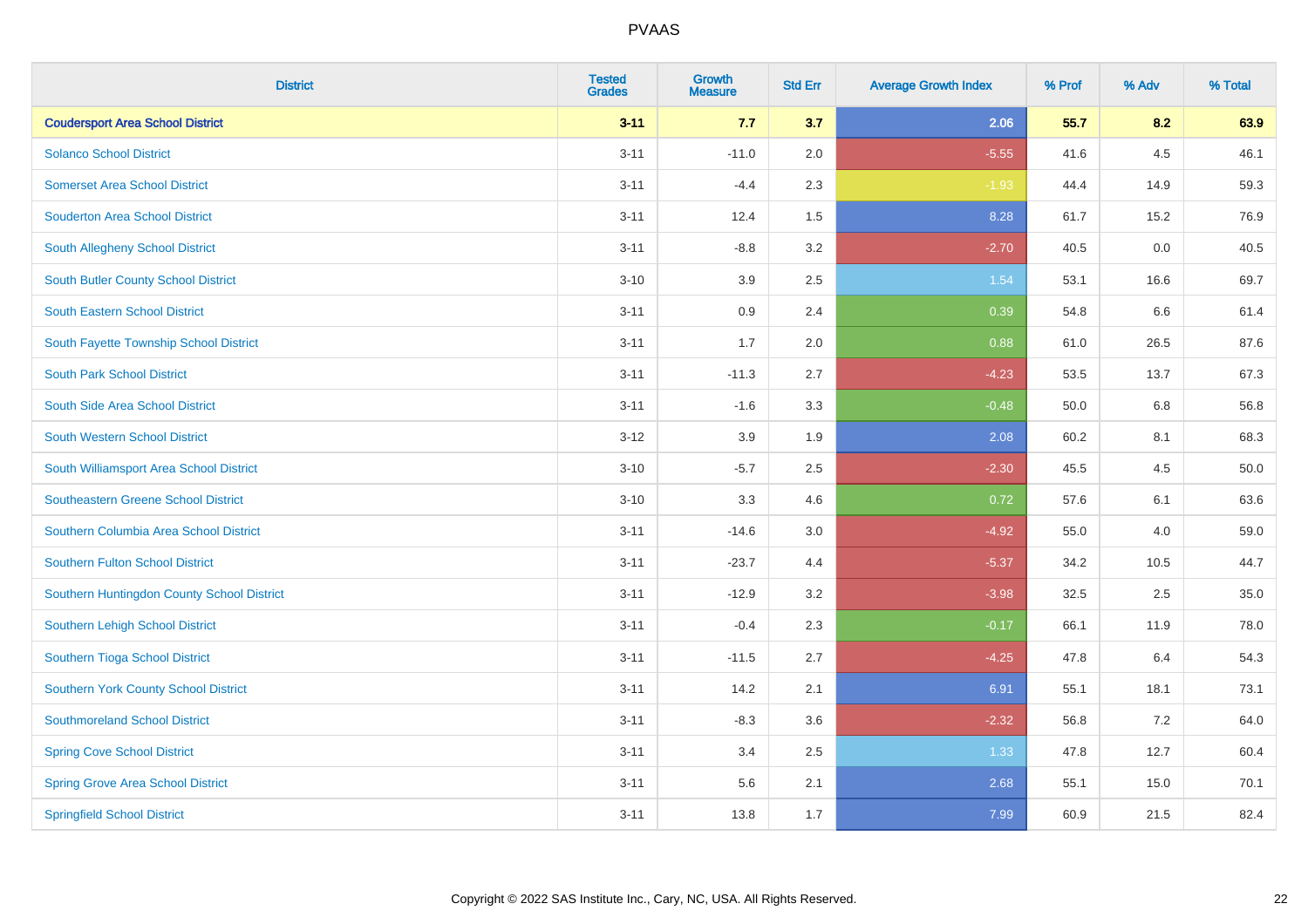| <b>District</b>                              | <b>Tested</b><br><b>Grades</b> | <b>Growth</b><br><b>Measure</b> | <b>Std Err</b> | <b>Average Growth Index</b> | % Prof | % Adv | % Total |
|----------------------------------------------|--------------------------------|---------------------------------|----------------|-----------------------------|--------|-------|---------|
| <b>Coudersport Area School District</b>      | $3 - 11$                       | 7.7                             | 3.7            | 2.06                        | 55.7   | 8.2   | 63.9    |
| <b>Springfield Township School District</b>  | $3 - 11$                       | $-18.9$                         | 3.2            | $-5.88$                     | 62.6   | 3.6   | 66.3    |
| <b>Spring-Ford Area School District</b>      | $3 - 11$                       | 6.0                             | 1.3            | 4.46                        | 60.8   | 16.5  | 77.4    |
| <b>State College Area School District</b>    | $3 - 11$                       | 20.5                            | 1.4            | 14.33                       | 58.0   | 25.9  | 84.0    |
| <b>Steel Valley School District</b>          | $3 - 11$                       | 6.5                             | 3.4            | 1.89                        | 50.7   | 5.6   | 56.3    |
| <b>Steelton-Highspire School District</b>    | $3 - 11$                       | $-11.8$                         | 3.5            | $-3.40$                     | 14.5   | 0.0   | 14.5    |
| <b>Sto-Rox School District</b>               | $3 - 10$                       | 6.6                             | 3.7            | 1.80                        | 13.4   | 0.0   | 13.4    |
| <b>Stroudsburg Area School District</b>      | $3 - 11$                       | 5.5                             | 1.9            | 2.88                        | 48.1   | 4.2   | 52.3    |
| <b>Sugar Valley Rural Charter School</b>     | $3 - 11$                       | $-11.0$                         | 4.5            | $-2.46$                     | 14.9   | 0.0   | 14.9    |
| <b>Sullivan County School District</b>       | $3 - 10$                       | $-4.0$                          | 4.4            | $-0.90$                     | 66.7   | 2.6   | 69.2    |
| <b>Susquehanna Community School District</b> | $3 - 11$                       | $-2.8$                          | 4.2            | $-0.66$                     | 49.4   | 6.9   | 56.3    |
| Susquehanna Township School District         | $3 - 12$                       | $-5.8$                          | 2.7            | $-2.17$                     | 36.0   | 5.6   | 41.6    |
| <b>Susquenita School District</b>            | $3 - 11$                       | $-0.1$                          | 2.8            | $-0.01$                     | 47.7   | 10.1  | 57.8    |
| <b>Tacony Academy Charter School</b>         | $3 - 11$                       | $-14.7$                         | 3.0            | $-4.82$                     | 22.4   | 1.8   | 24.1    |
| <b>Tamaqua Area School District</b>          | $3 - 12$                       | $-8.2$                          | 2.5            | $-3.24$                     | 44.5   | 1.9   | 46.4    |
| <b>Tech Freire Charter School</b>            | $9 - 11$                       | 9.3                             | 2.9            | 3.26                        | 18.0   | 1.1   | 19.1    |
| The New Academy Charter School               | $8 - 11$                       | $-10.4$                         | 5.2            | $-2.00$                     | 0.0    | 0.0   | 0.0     |
| <b>Tidioute Community Charter School</b>     | $3 - 11$                       | 5.7                             | 5.1            | 1.11                        | 34.4   | 21.9  | 56.2    |
| <b>Titusville Area School District</b>       | $3 - 11$                       | $-13.2$                         | 2.6            | $-4.99$                     | 43.2   | 4.8   | 48.0    |
| <b>Towanda Area School District</b>          | $3 - 11$                       | 4.0                             | 2.8            | 1.44                        | 39.4   | 6.6   | 46.0    |
| <b>Trinity Area School District</b>          | $3 - 11$                       | $-5.4$                          | 2.0            | $-2.71$                     | 48.3   | 11.8  | 60.1    |
| <b>Tri-Valley School District</b>            | $3 - 10$                       | $-6.4$                          | 4.1            | $-1.57$                     | 37.0   | 4.4   | 41.3    |
| <b>Troy Area School District</b>             | $3 - 10$                       | $-4.3$                          | 3.4            | $-1.26$                     | 43.2   | 5.7   | 48.9    |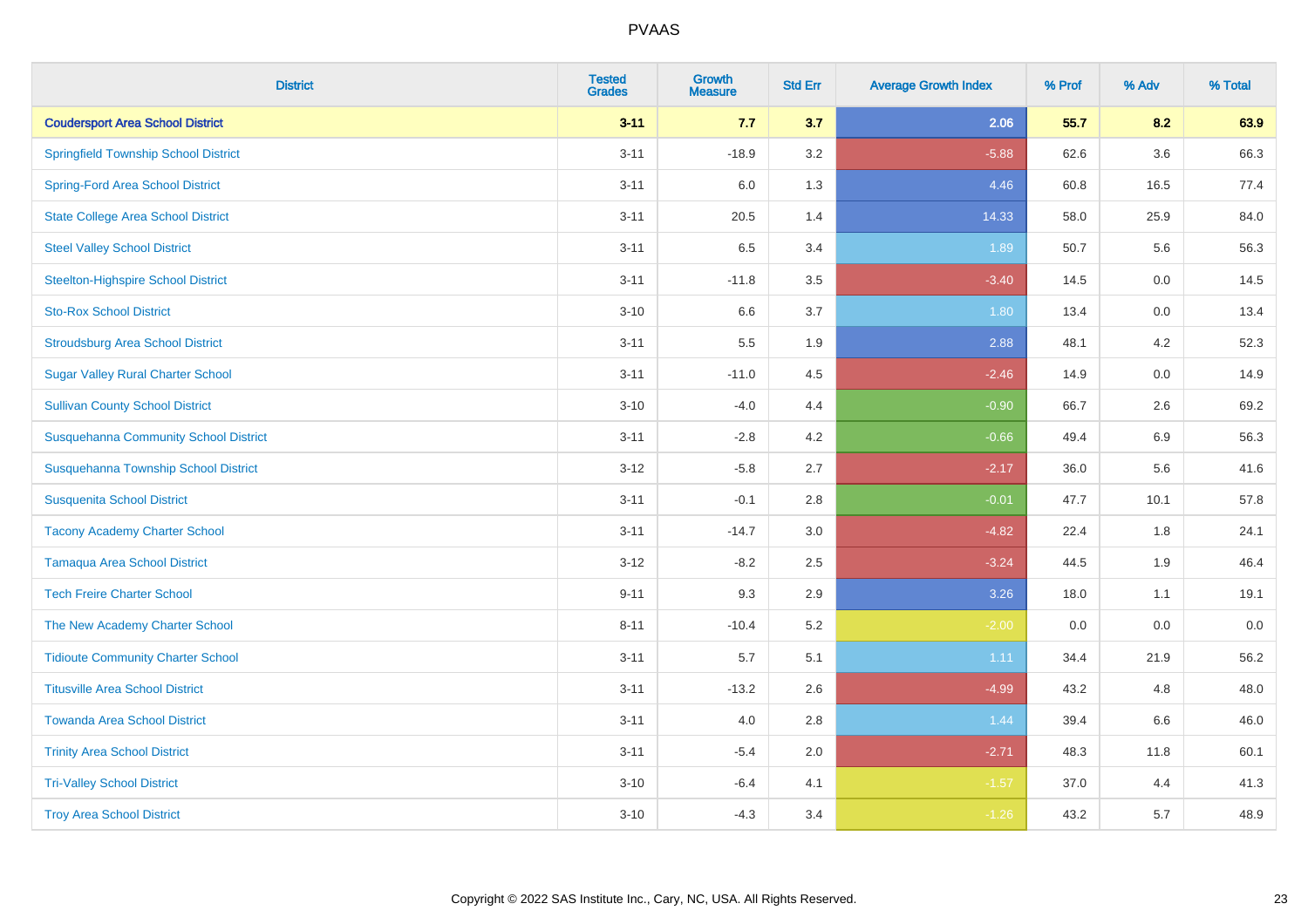| <b>District</b>                                | <b>Tested</b><br><b>Grades</b> | <b>Growth</b><br><b>Measure</b> | <b>Std Err</b> | <b>Average Growth Index</b> | % Prof | % Adv   | % Total |
|------------------------------------------------|--------------------------------|---------------------------------|----------------|-----------------------------|--------|---------|---------|
| <b>Coudersport Area School District</b>        | $3 - 11$                       | 7.7                             | 3.7            | 2.06                        | 55.7   | 8.2     | 63.9    |
| <b>Tulpehocken Area School District</b>        | $3 - 12$                       | $-13.7$                         | 2.8            | $-4.81$                     | 36.7   | $2.8\,$ | 39.4    |
| <b>Tunkhannock Area School District</b>        | $3 - 11$                       | 2.3                             | 2.2            | 1.01                        | 44.9   | 9.6     | 54.6    |
| <b>Turkeyfoot Valley Area School District</b>  | $3 - 12$                       | $-4.3$                          | 5.6            | $-0.76$                     | 22.0   | 5.1     | 27.1    |
| <b>Tuscarora School District</b>               | $3 - 11$                       | $-0.6$                          | 2.3            | $-0.27$                     | 45.1   | 8.1     | 53.2    |
| <b>Tussey Mountain School District</b>         | $3 - 12$                       | 1.5                             | 3.7            | 0.40                        | 38.6   | 1.8     | 40.4    |
| <b>Twin Valley School District</b>             | $3 - 12$                       | $-3.6$                          | 2.1            | $-1.69$                     | 49.6   | 7.1     | 56.8    |
| <b>Tyrone Area School District</b>             | $3 - 12$                       | 19.7                            | 2.5            | 7.87                        | 60.4   | 16.7    | 77.1    |
| <b>Union Area School District</b>              | $3 - 11$                       | 1.9                             | 4.3            | 0.44                        | 61.5   | 0.0     | 61.5    |
| <b>Union City Area School District</b>         | $3 - 12$                       | $-10.2$                         | 3.6            | $-2.87$                     | 42.9   | 3.2     | 46.0    |
| <b>Union School District</b>                   | $3 - 12$                       | 2.3                             | 4.2            | 0.54                        | 32.6   | 7.0     | 39.5    |
| <b>Uniontown Area School District</b>          | $3 - 11$                       | 6.0                             | 3.2            | 1.87                        | 62.4   | 5.9     | 68.2    |
| <b>Unionville-Chadds Ford School District</b>  | $3 - 11$                       | 17.1                            | 3.1            | 5.51                        | 68.1   | 13.2    | 81.3    |
| <b>United School District</b>                  | $3 - 11$                       | 2.1                             | 3.4            | 0.63                        | 60.3   | 6.6     | 66.9    |
| <b>Universal Audenried Charter School</b>      | $9 - 11$                       | $-5.8$                          | 2.4            | $-2.40$                     | 14.6   | 0.0     | 14.6    |
| <b>Upper Adams School District</b>             | $3 - 11$                       | 1.3                             | 2.9            | 0.47                        | 55.2   | $8.6\,$ | 63.8    |
| <b>Upper Darby School District</b>             | $3 - 12$                       | 6.9                             | 1.5            | 4.62                        | 45.0   | 6.7     | 51.7    |
| <b>Upper Dauphin Area School District</b>      | $3 - 11$                       | $-6.3$                          | $3.2\,$        | $-1.98$                     | 37.4   | 4.8     | 42.2    |
| <b>Upper Dublin School District</b>            | $3 - 12$                       | 15.4                            | 1.8            | 8.53                        | 60.8   | 24.8    | 85.6    |
| <b>Upper Merion Area School District</b>       | $3 - 11$                       | 15.3                            | 2.0            | 7.62                        | 59.3   | 19.3    | 78.6    |
| <b>Upper Moreland Township School District</b> | $3 - 11$                       | $-5.0$                          | 2.2            | $-2.31$                     | 57.9   | 4.0     | 61.9    |
| <b>Upper Perkiomen School District</b>         | $3 - 11$                       | 22.1                            | 2.1            | 10.74                       | 57.7   | 13.2    | 70.9    |
| <b>Upper Saint Clair School District</b>       | $3 - 11$                       | 18.5                            | 1.7            | 10.65                       | 61.8   | 30.1    | 91.9    |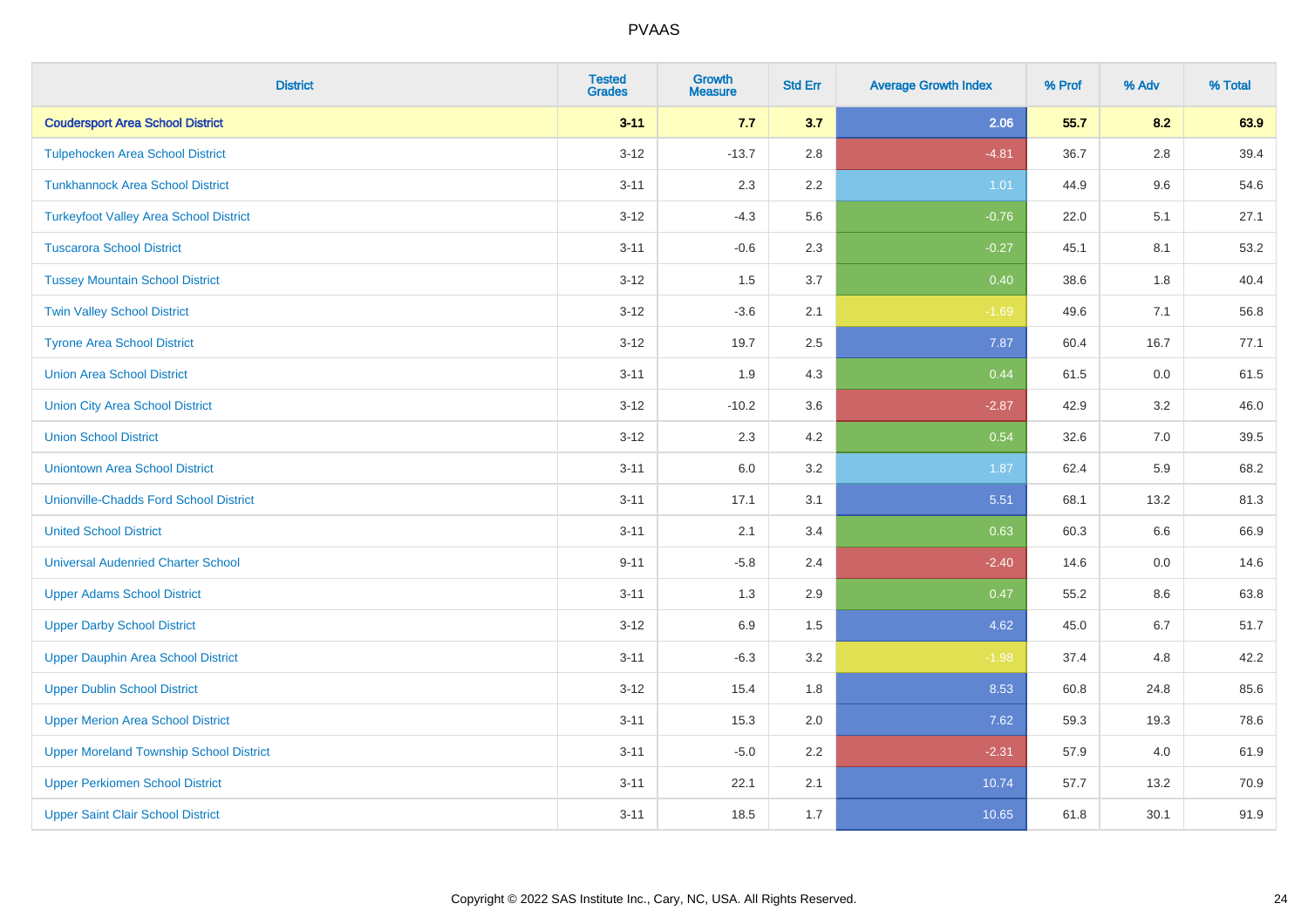| <b>District</b>                               | <b>Tested</b><br><b>Grades</b> | <b>Growth</b><br><b>Measure</b> | <b>Std Err</b> | <b>Average Growth Index</b> | % Prof | % Adv   | % Total |
|-----------------------------------------------|--------------------------------|---------------------------------|----------------|-----------------------------|--------|---------|---------|
| <b>Coudersport Area School District</b>       | $3 - 11$                       | 7.7                             | 3.7            | 2.06                        | 55.7   | 8.2     | 63.9    |
| Urban Pathways 6-12 Charter School            | $6 - 11$                       | 4.8                             | 6.4            | 0.75                        | 28.6   | $0.0\,$ | 28.6    |
| <b>Valley Grove School District</b>           | $3 - 10$                       | $-3.7$                          | 3.7            | $-1.01$                     | 51.2   | 6.1     | 57.3    |
| <b>Valley View School District</b>            | $3 - 11$                       | 18.1                            | 2.4            | 7.42                        | 53.7   | 14.7    | 68.4    |
| <b>Wallenpaupack Area School District</b>     | $3 - 11$                       | $-7.1$                          | 2.3            | $-3.09$                     | 40.8   | 2.4     | 43.1    |
| <b>Wallingford-Swarthmore School District</b> | $3 - 10$                       | 0.9                             | 2.4            | 0.38                        | 64.4   | 22.7    | 87.1    |
| <b>Warren County School District</b>          | $3 - 11$                       | $-0.1$                          | 1.8            | $-0.06$                     | 37.2   | 5.3     | 42.6    |
| <b>Warrior Run School District</b>            | $3 - 11$                       | 4.6                             | 3.0            | 1.51                        | 40.9   | 8.1     | 49.0    |
| <b>Warwick School District</b>                | $3 - 11$                       | 5.2                             | 1.9            | 2.76                        | 46.4   | 17.0    | 63.3    |
| <b>Washington School District</b>             | $3 - 11$                       | $-4.9$                          | 2.8            | $-1.76$                     | 30.1   | 2.4     | 32.5    |
| <b>Wattsburg Area School District</b>         | $3 - 11$                       | 6.5                             | 2.7            | 2.43                        | 42.7   | 7.6     | 50.3    |
| <b>Wayne Highlands School District</b>        | $3 - 11$                       | 7.8                             | 2.4            | 3.23                        | 52.3   | 13.1    | 65.4    |
| <b>Waynesboro Area School District</b>        | $3 - 12$                       | $-6.1$                          | 1.9            | $-3.20$                     | 50.0   | $6.8\,$ | 56.8    |
| <b>Wellsboro Area School District</b>         | $3 - 11$                       | $-12.4$                         | 3.0            | $-4.11$                     | 49.2   | 11.9    | 61.1    |
| <b>West Allegheny School District</b>         | $3 - 12$                       | $4.0\,$                         | 2.1            | 1.96                        | 63.1   | 15.7    | 78.8    |
| <b>West Branch Area School District</b>       | $3 - 11$                       | 0.2                             | 3.8            | 0.05                        | 47.2   | 1.9     | 49.1    |
| <b>West Chester Area School District</b>      | $3 - 11$                       | 12.6                            | 1.2            | 10.38                       | 66.8   | 20.2    | 87.0    |
| <b>West Greene School District</b>            | $3 - 11$                       | $-4.5$                          | 4.3            | $-1.04$                     | 36.6   | 7.3     | 43.9    |
| West Jefferson Hills School District          | $3 - 11$                       | 1.8                             | 2.1            | 0.88                        | 55.7   | 20.8    | 76.4    |
| <b>West Middlesex Area School District</b>    | $3 - 10$                       | $-8.4$                          | 3.8            | $-2.21$                     | 34.9   | 2.8     | 37.6    |
| <b>West Mifflin Area School District</b>      | $3 - 12$                       | $-12.3$                         | 2.9            | $-4.22$                     | 39.7   | 10.3    | 50.0    |
| <b>West Perry School District</b>             | $3 - 11$                       | 12.5                            | 2.5            | 4.99                        | 56.6   | 8.4     | 65.0    |
| <b>West Shore School District</b>             | $3 - 12$                       | 5.0                             | 1.4            | 3.59                        | 54.2   | 9.4     | 63.6    |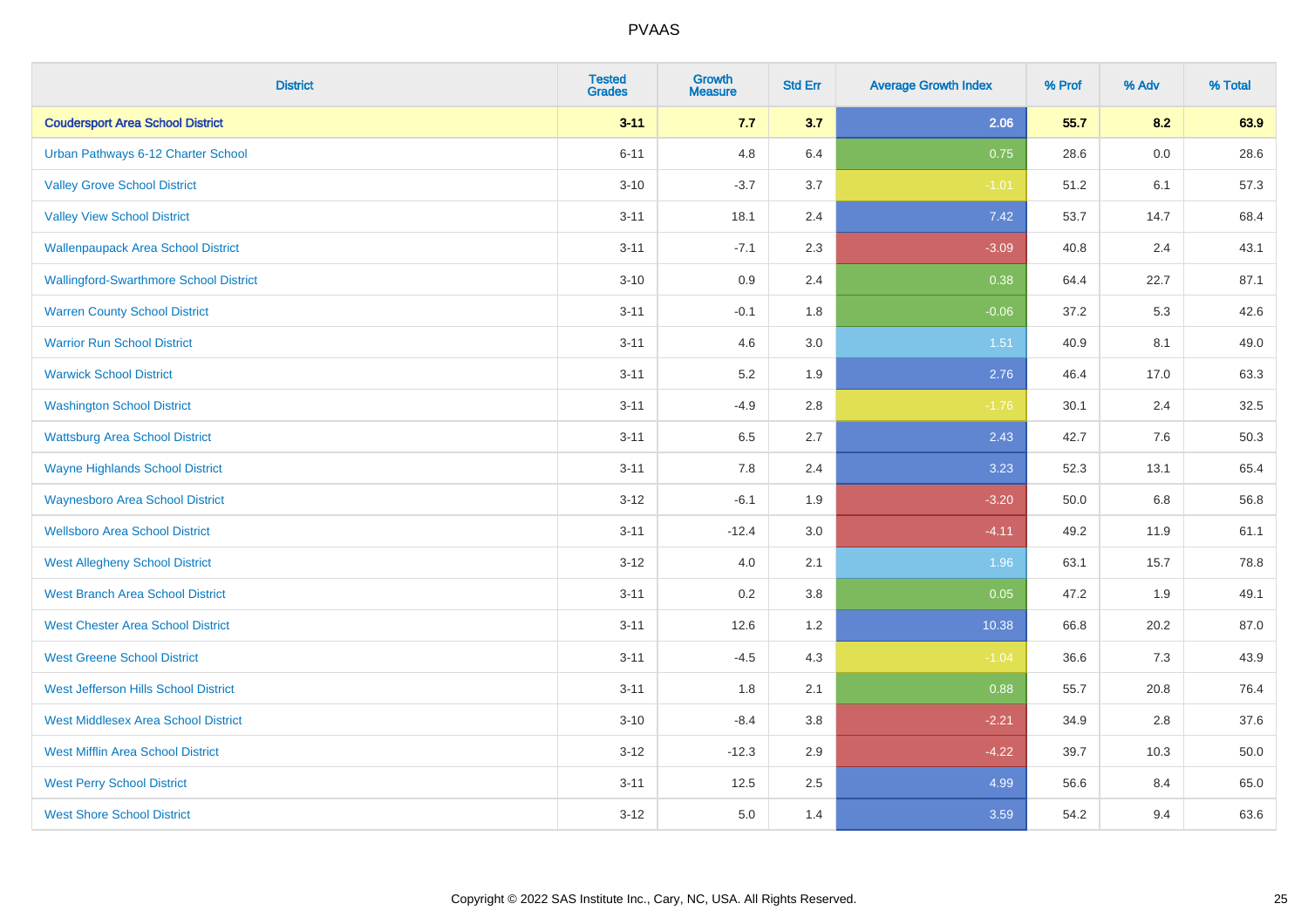| <b>District</b>                                 | <b>Tested</b><br><b>Grades</b> | <b>Growth</b><br><b>Measure</b> | <b>Std Err</b> | <b>Average Growth Index</b> | % Prof | % Adv | % Total |
|-------------------------------------------------|--------------------------------|---------------------------------|----------------|-----------------------------|--------|-------|---------|
| <b>Coudersport Area School District</b>         | $3 - 11$                       | 7.7                             | 3.7            | 2.06                        | 55.7   | 8.2   | 63.9    |
| <b>West Side CTC</b>                            | $9 - 10$                       | $-37.4$                         | 4.3            | $-8.64$                     | 8.8    | 0.0   | 8.8     |
| <b>West York Area School District</b>           | $3 - 12$                       | 3.2                             | 2.3            | 1.38                        | 53.8   | 4.4   | 58.2    |
| <b>Western Beaver County School District</b>    | $3 - 11$                       | $-7.8$                          | 4.2            | $-1.87$                     | 56.5   | 6.5   | 63.0    |
| <b>Western Wayne School District</b>            | $3 - 11$                       | 5.6                             | 2.9            | 1.93                        | 41.3   | 17.4  | 58.7    |
| <b>Westinghouse Arts Academy Charter School</b> | $9 - 10$                       | $-0.7$                          | 3.6            | $-0.19$                     | 59.2   | 8.4   | 67.6    |
| <b>Westmont Hilltop School District</b>         | $3 - 11$                       | $-4.0$                          | 2.8            | $-1.40$                     | 36.3   | 13.3  | 49.6    |
| <b>Whitehall-Coplay School District</b>         | $3 - 11$                       | 6.1                             | 1.8            | 3.45                        | 49.3   | 7.4   | 56.6    |
| <b>Wilkes-Barre Area School District</b>        | $3 - 11$                       | 0.1                             | 3.2            | 0.02                        | 35.5   | 5.4   | 40.9    |
| <b>William Penn School District</b>             | $3 - 12$                       | 8.3                             | 2.1            | 3.99                        | 35.6   | 3.0   | 38.7    |
| <b>Williams Valley School District</b>          | $3 - 11$                       | $-7.3$                          | 3.4            | $-2.13$                     | 23.2   | 0.0   | 23.2    |
| <b>Williamsburg Community School District</b>   | $3 - 11$                       | $-14.3$                         | 4.1            | $-3.48$                     | 28.3   | 0.0   | 28.3    |
| <b>Williamsport Area School District</b>        | $3 - 11$                       | 1.9                             | 1.8            | 1.04                        | 44.1   | 12.8  | 56.9    |
| <b>Wilmington Area School District</b>          | $3 - 11$                       | $7.5\,$                         | 3.0            | 2.48                        | 55.1   | 5.1   | 60.2    |
| <b>Wilson Area School District</b>              | $3 - 11$                       | 6.0                             | 2.6            | 2.30                        | 48.7   | 8.5   | 57.2    |
| <b>Wilson School District</b>                   | $3 - 12$                       | 8.8                             | 1.5            | 5.96                        | 52.6   | 14.6  | 67.2    |
| <b>Windber Area School District</b>             | $3 - 11$                       | $-7.2$                          | 3.2            | $-2.24$                     | 55.4   | 7.2   | 62.6    |
| <b>Wissahickon School District</b>              | $3 - 10$                       | 12.5                            | 1.8            | 6.85                        | 58.3   | 22.4  | 80.7    |
| <b>Woodland Hills School District</b>           | $3 - 12$                       | 3.2                             | 2.6            | 1.22                        | 31.4   | 3.6   | 35.0    |
| <b>Wyalusing Area School District</b>           | $3-12$                         | 8.8                             | 3.3            | 2.68                        | 54.6   | 11.7  | 66.2    |
| <b>Wyoming Area School District</b>             | $3 - 10$                       | $-1.3$                          | 2.6            | $-0.50$                     | 53.8   | 10.8  | 64.6    |
| <b>Wyoming Valley West School District</b>      | $3 - 11$                       | $-2.2$                          | 2.4            | $-0.91$                     | 49.4   | 3.0   | 52.4    |
| <b>Wyomissing Area School District</b>          | $3-12$                         | 0.8                             | 2.6            | 0.33                        | 55.7   | 17.6  | 73.3    |